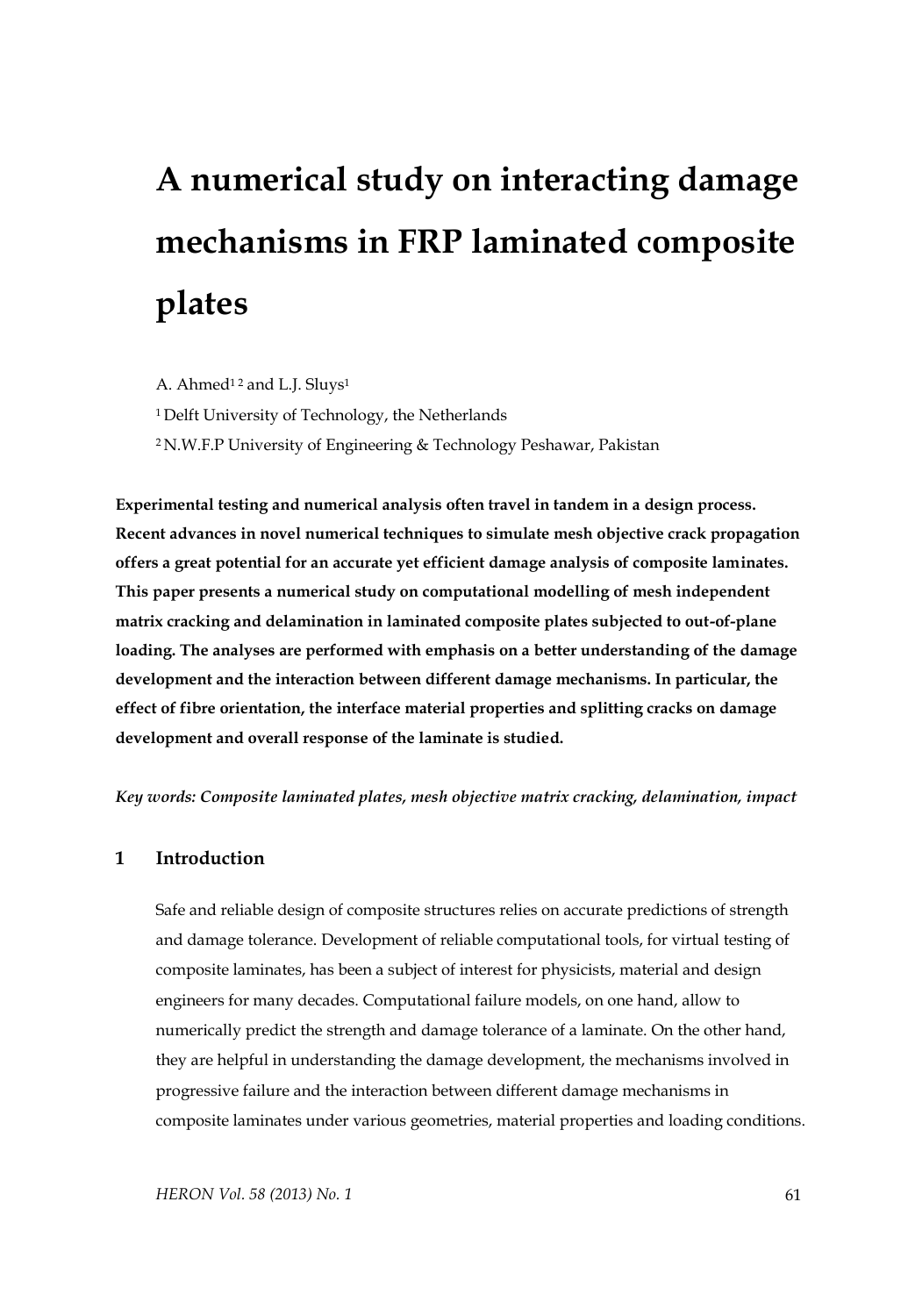With an advent of advanced numerical tools such as mesh-independent discrete fracture models (e.g. extended finite element method (XFEM) [Moes, Dolbow and Belytschko, 1999; Wells and Sluys 2001], phantom node method [Mergheim and Steinmann, 2006]) have opened the gate to efficient numerical simulation of fracture phenomena. Impact-induced damage in composites may cause significant damage in the form of matrix cracking and delamination [Choi, Downs, and Chang, 1991]. These damage mechanisms are generally confined within thin bands of high straining, called localization zones. Computational models based on interface elements [Allix and Ladeveze, 1992; Liu, 1994; Hashagen, Schellekens, de Borst, and Parisch, 1995; Collombet, Bonni, and Lataillade, 1996; de Moura and Goncalves, 2004; Bouvet, Castanie, Bizeul, and Barrau, 2009] allow efficient simulation of fracture phenomena compared to continuum damage, plasticity and failure based models [Choi and Chang, 1992; Luo, Green, and Morrison, 1999; Zhao and Cho, 2004; Iannucci and Ankersen, 2006; Donadon, Iannucci, Falzon, Hodgkinson, and de Almeida, 2008]. However, the use of interface elements require the crack to propagate along predefined locations and the finite element mesh is also required to be aligned with the crack geometry. Thus, it requires different finite element meshes to be generated for different ply orientations with special attention to element stacking in thickness direction, e.g. a ±45 laminate requires a finite element mesh of diamond shape elements [Bouvet, Castanie, Bizeul, and Barrau, 2009]. XFEM or phantom node methods, on the other hand, allow mesh objective modelling of fracture propagation. Consequently, the same finite element mesh can be used for different stacking sequences. Moreover, crack locations and directions need not to be specified in advance when using XFEM or phantom node methods. Such an approach has been utilized to model the in-plane response of laminated composites in [Iarve, 2003; van der Meer and Sluys, 2009] and out-of-plane response of laminated composite plates in [Ahmed and Sluys, 2013].

In the present paper, damage development in laminated composite plates is studied. In particular, the aim of the present study is to investigate the effects of different factors affecting the response and damage growth in a laminated plate subjected to out-of-plane quasi-static loading.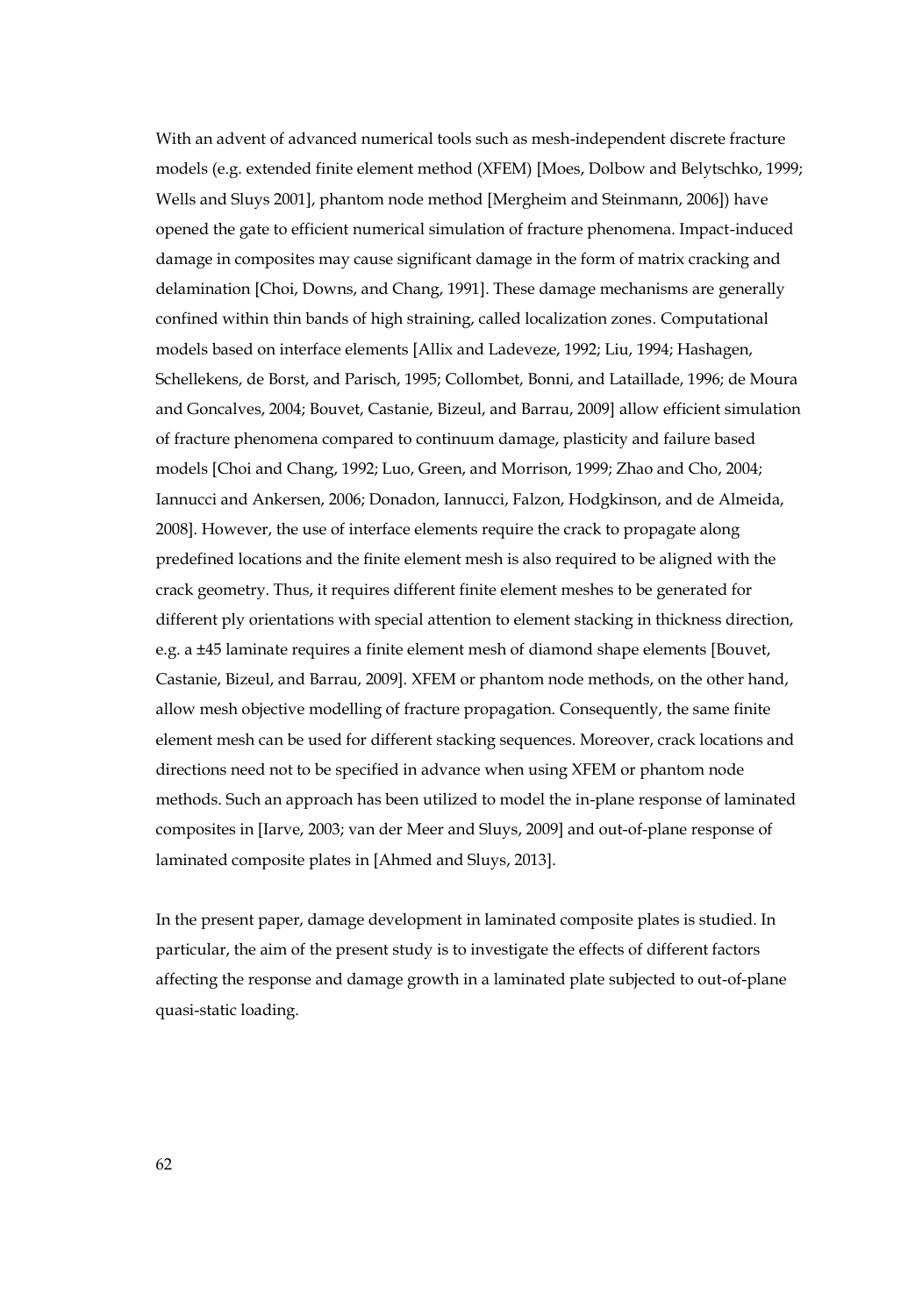

*Figure 1: Mesoscopic failure model for laminated plates/shells; (a) laminated shell and solid-like shell element, (b) Progressive failure model*



*Figure 2: Discontinuous solid-like shell element; (a) Discontinuity in the shell mid-surface, (b) Discontinuity in the shell director, (c) Discontinuity in the internal stretching field due to unsymmetric bending on both sides of crack. Zoom-in shows shift of material centre line (initially coincident with geometric centre line) to the side which is stretched.*

## **2 Discontinuous progressive failure model**

Finite element simulations described in this paper are based on a meso-scopic progressive failure model of Ahmed and Sluys [2013]. Each ply of the laminate is modelled with a single layer of solid-like shell elements in thickness direction, figure 1. The solid-like shell element resembles an eight-node solid element. In addition to geometrical nodes, the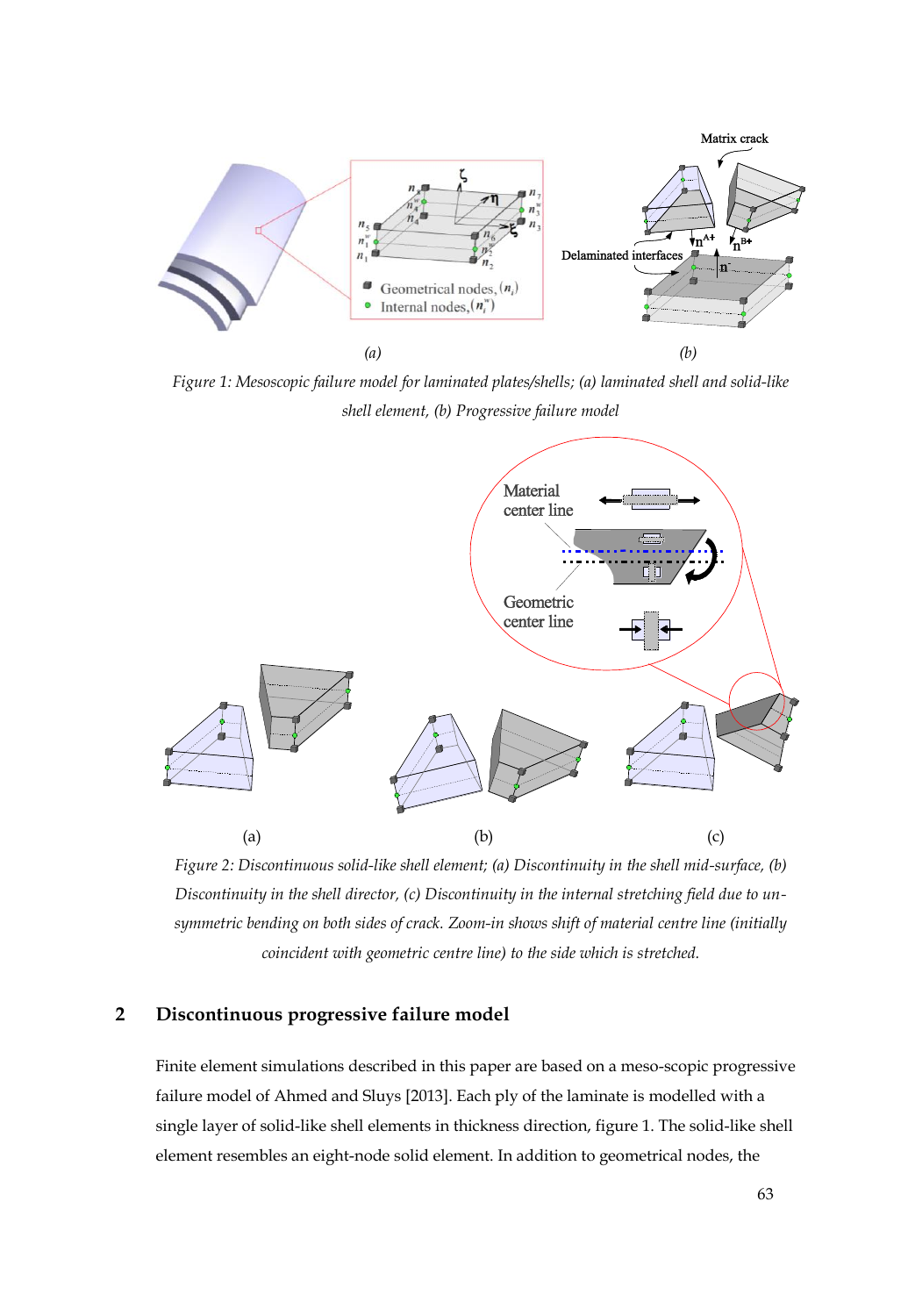element contains four independent internal nodes at the corners of the element midsurface. Due to the three-dimensional nature of a solid-like shell element, a complete threedimensional stress state is obtained. This is crucial for modelling delamination phenomena. The element has only displacement degrees of freedom which avoids the need of a complicated update of rotational degrees of freedom in geometrical nonlinear problems, as is the case with classical shell finite elements.

To model mesh independent matrix cracking/splitting through a finite element mesh of solid-like shell elements, a discontinuous solid-like shell (DSLS) model [Ahmed, van der Meer, and Sluys, 2012] is used. A phantom node method [Mergheim and Steinmann, 2006] is used to incorporate the discontinuity in the shell mid-surface, shell director and in the internal stretching field, figure 2. This enables the element to model arbitrarily propagating cracks through a finite element mesh. Fracture is modelled as a gradual process using a cohesive zone model. The crack surfaces are assumed to be normal to the shell midsurface. The crack growth direction is taken equal to the fibre direction.

The process of delamination cracking is modelled using the shell interface model. The numerical framework is able to capture the interaction between matrix cracking and delamination in laminated composites subjected to transverse loading. The discontinuity introduced by matrix cracking in one or both planes of the delamination interface is properly modelled, i.e. if the delamination interface contains a crack, a discontinuity is also introduced in the shell interface element. If a discontinuity in the shell interface element is not taken into account, it may result in incorrect prediction of the load carrying capacity [Ahmed and Sluys, 2013].

The bulk material is modelled with orthotropic material properties. In order to solve the non-linear system of equations, the Newton Raphson iterative scheme is used.

## **3 Numerical examples**

In this section several numerical examples are presented to show the performance of the model and to study damage development in fibre-reinforced laminated composite plates. Firstly, a cross-ply laminated plate is analyzed and the numerical results are validated against experimental observations. Next, a series of numerical analyses are presented to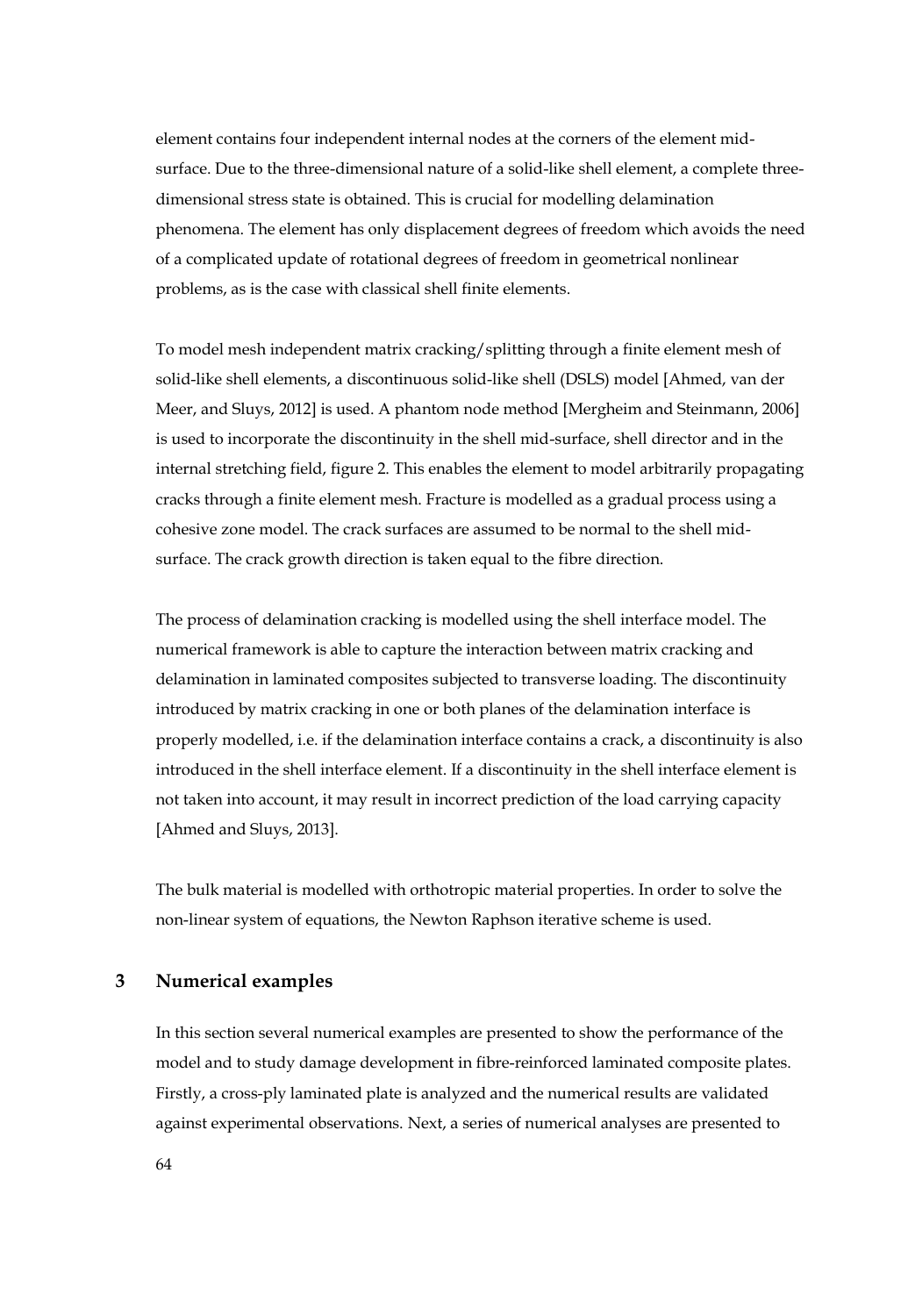

*Figure 3: A GFRP laminated plate under transverse loading*

| Ply level properties                                |        |
|-----------------------------------------------------|--------|
| Longitudinal Young's modus, $E_{11}$ (GPa)          | 37.9   |
| Transverse Young's modulus, $E_{22} = E_{33}$ (GPa) | 9.07   |
| In-plane shear modulus, $G_{12} = G_{12}$ (GPa)     | 3.72   |
| Poisson's ratio, $v_{12}=v_{13}$                    | 0.3573 |
| Poisson's ratio, $v_{23}$                           | 0.4    |
| Mode I fracture toughness, $G_{Ic}$ (N/mm)          | 0.2    |
| Mode II fracture toughness, $G_{\text{IIc}}$ (N/mm) | 0.6    |
| Transverse tensile strength, $f_{2t}$ (MPa)         | 20     |
| In-plane shear strength, $f_{12}$ (MPa)             | 35.5   |

*Table 1: Material properties used for GFRP laminated plate*

study and understand damage evolution in FRP laminated plates and to highlight the effects of different factors such as fibre orientation, interface material properties and matrix splitting on damage evolution. The interaction between different damage mechanisms in out-of-plane loaded composite laminates is studied.

# *3.1 Verification of a square GFRP laminated plate*

A square,  $[0_{10}/90_{20}/0_{10}]$  graphite-fiber reinforced laminated plate is analyzed. Geometry and boundary conditions of the plate are shown in figure 3. The plate is simply supported on all edges and is loaded with a central transverse load. Material properties used for the analysis are given in table 1. Figure 4 shows the load displacement response in comparison with the experimental results of Kamiya, Sekiine and Yagishita [1998]. The numerical results show good agreement with the experimental results. Different labels on the graph shows sequence of different damage mechanisms. It is evident that formation of matrix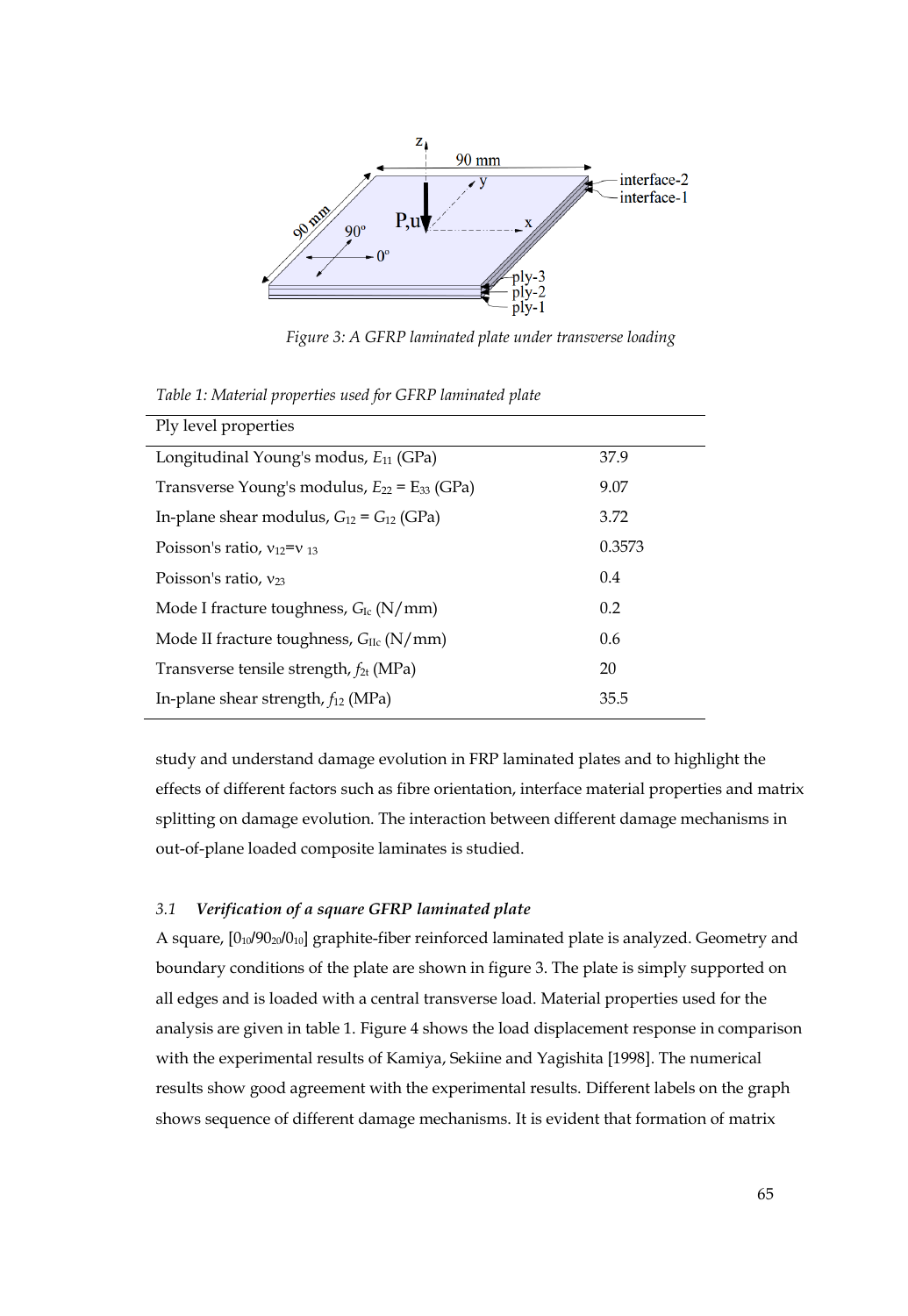

*Figure 4: Load-displacement curve of a GFRP laminated plate; A—initiation of cohesive matrix cracking in ply-1, B—initiation of cohesive matrix cracking in ply-2, C—initiation of a traction-free matrix crack in ply-1, D—initiation of delamination at interface-2, E—initiation of a traction-free matrix crack in ply-2, F—initiation of delamination at interface-1.*

cracking triggers delamination damage. Figure 5 shows delamination damage at the interfaces and matrix cracking in the plies. A peanut shape delamination damage area under mode-II fracture is evident from figure 5b. More details on damage evolution in FRP laminated plates, sequence of different damage mechanisms and reasons of their initiation and growth are discussed in the subsequent sub-sections.

### *3.2 Characteristic damage mechanisms*

Matrix cracking was observed to be an initial damage mode of impact damage in laminated plates [Choi, Downs and Chang, 1991; Choi and Chang, 1992]. Matrix cracking can be classified into two types. Firstly, a bending matrix crack may be generated at the surface ply of the laminate, see figure 6a. This type of cracking initiates delamination along the interface of the cracked ply in a peanut shape, oriented along the fibre direction of the cracked ply. Secondly, a shear matrix crack in the inner plies of the laminate may appear, figure 6b. This type of cracking generates a substantial delamination at the bottom interface of the cracked ply, stretched along the fibre orientation of the lower ply and a small confined delamination at the top interface of the cracked ply.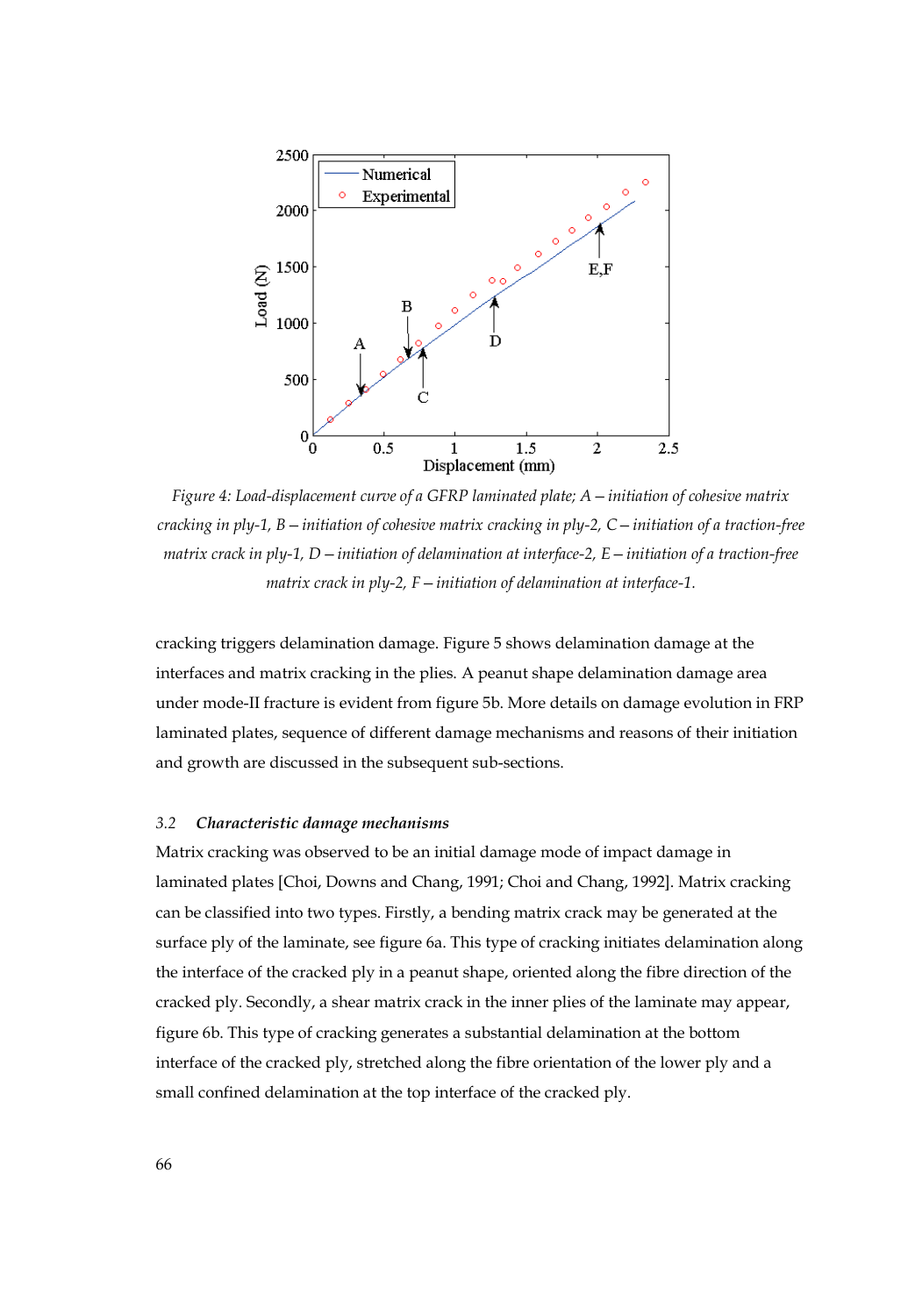



*Figure 5: Delamination damage at the interfaces and matrix cracking in the connecting plies at P = 2000* N*; (a) Delamination at interface-2 and matrix cracking in ply-3 (horizontal cracks) and ply-2 (vertical cracks), (b) Delamination at interface-1 and matrix cracking in ply-1 (horizontal cracks) and ply-2 (vertical cracks). Dark lines indicate traction-free portion of the cracks. Colour figures are available at the HERON website.*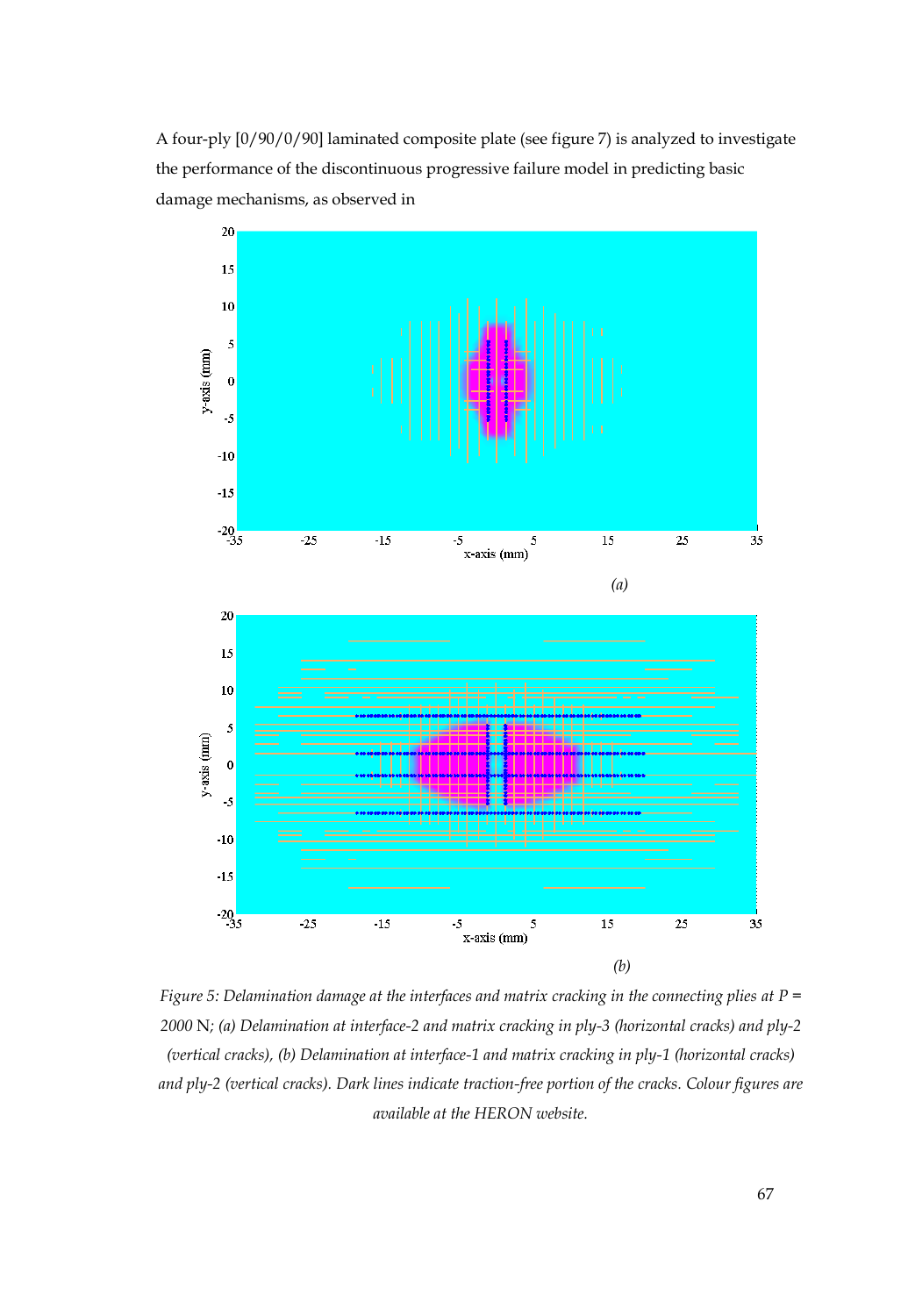

*Figure 6: Impact induced characteristic damage mechanisms of FRP laminated plates; (a) Delamination due to surface bending cracks, (b) Delamination due to inner shear cracks*



*Figure 7: Four-ply, unsymmetric laminated plate*

| Ply level properties                                | MAT <sub>1</sub> | MAT <sub>2</sub> |
|-----------------------------------------------------|------------------|------------------|
| Longitudinal Young's modus, $E_{11}$ (GPa)          | 140              | 120              |
| Transverse Young's modulus, $E_{22} = E_{33}$ (GPa) | 10               | 10.5             |
| In-plane shear modulus, $G_{12} = G_{12}$ (GPa)     | 5                | 3.48             |
| Poisson's ratio, $v_{12}=v_{13}$                    | 0.21             | 0.3              |
| Poisson's ratio, $v_{23}$                           | 0.21             | 0.5              |
| Mode I fracture toughness, $G_{Ic}$ (N/mm)          | 0.3              | 0.26             |
| Mode II fracture toughness, $G_{\text{He}}$ (N/mm)  | 0.7              | 1.002            |
| Transverse tensile strength, $f_{2t}$ (MPa)         | 50               | 30               |
| In-plane shear strength, $f_{12}$ (MPa)             | 30               | 60               |

*Table 2: Material properties used for CFRP laminated plate analyses*

68 [Choi, Down and Chang, 1991; Choi and Chang, 1992] and briefly explained above, in laminated plates subjected to transverse loads. Additionally, it is also one of the aims of this example to understand the development of different damage mechanisms and their mutual interactions in laminated plates. The stacking sequence (0/90/0/90) for the present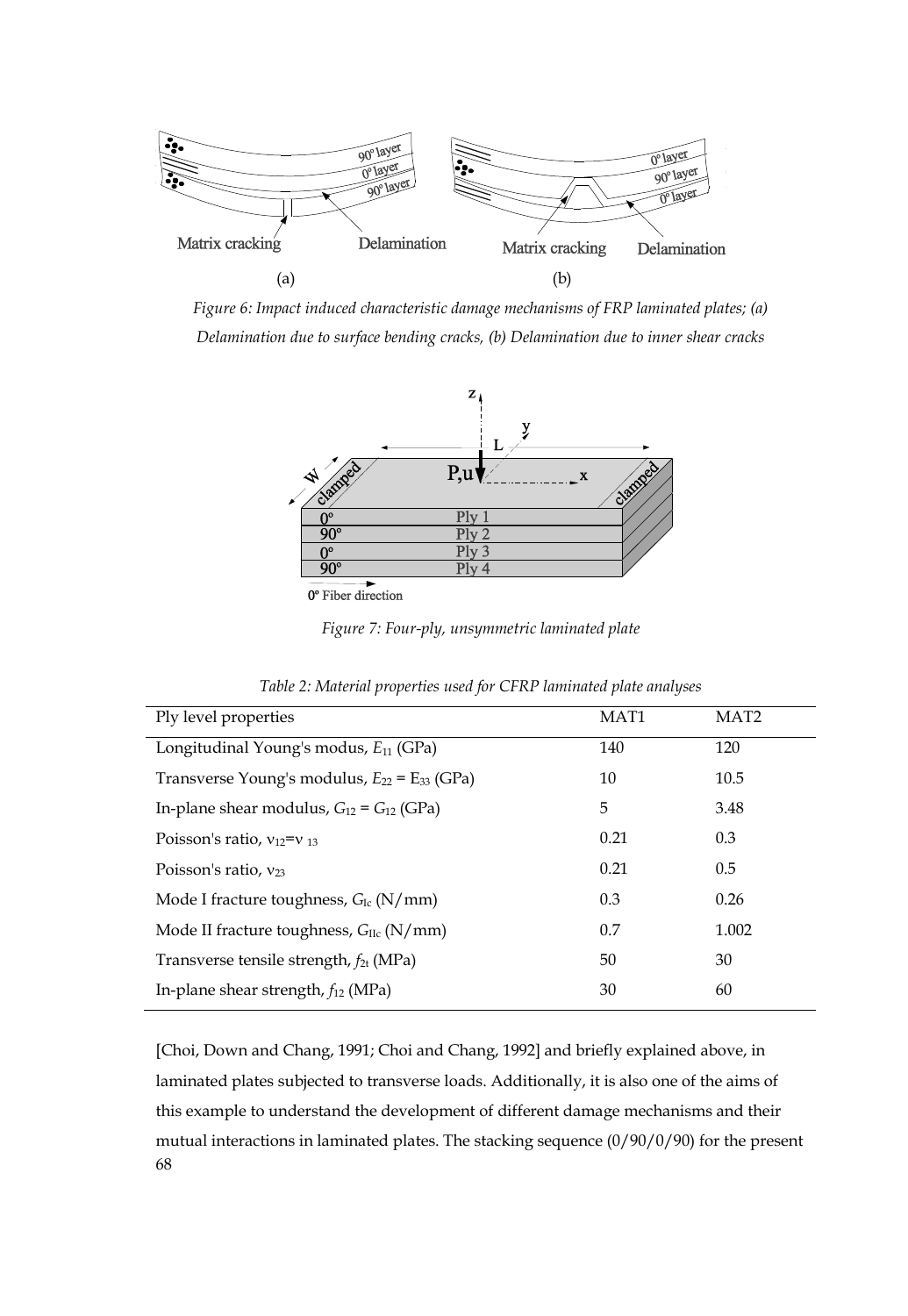

*Figure 8: Energy dissipation during matrix cracking and delamination damage in a four-ply laminated plate; (a) Energy dissipation due to matrix cracking, (b) Energy dissipation due to delamination.*

analysis is chosen, such that both types of characteristic damage mechanisms, i.e. bending and shear crack induced mechanisms can be observed in a single laminate analysis. The geometry and boundary conditions of the laminate are shown in figure 7. The plate has a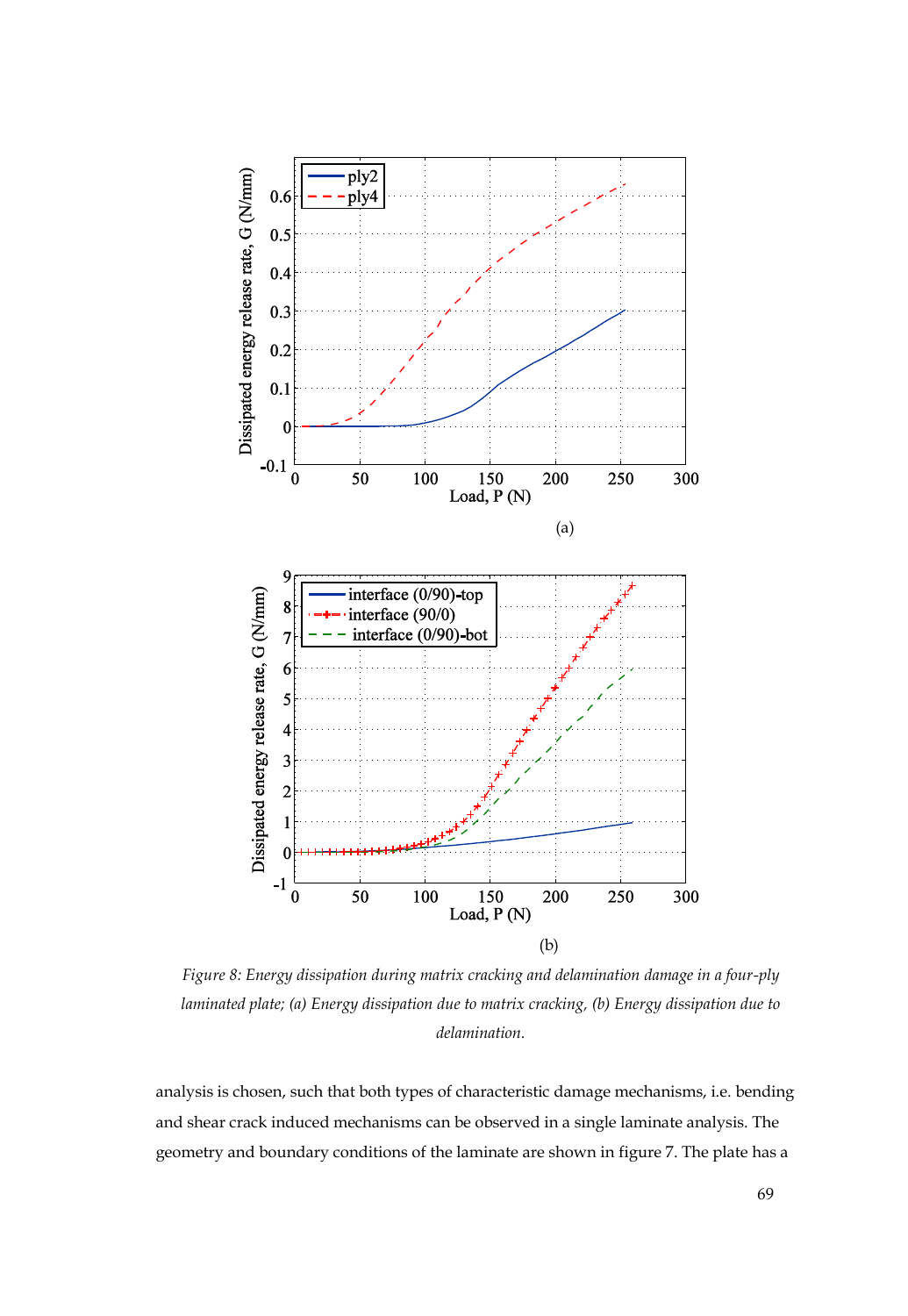length, *L* = 20 mm, a width, *W* = 9.6 mm and a ply thickness of 0.2 mm. The analysis is performed with a laminate made of carbon-fibre-reinforced epoxy composite (CFRP). The laminate is analyzed with material MAT2. The material properties are given in table 2 and are obtained from Asp, Sjogrem and Greenhalgh [2001]. Matrix cracks are allowed to initiate and propagate with a minimum crack spacing of 0.5 mm. Due to geometrical and material symmetry, only one-half of the plate is modelled. Each ply of the laminate is modelled with a single solid-like shell element in thickness direction. A fine mesh with an average element size of 0.15 mm is used near the centre of the plate, where the damage is most likely to grow.

Figure 8 shows the energy dissipation during matrix cracking and delamination damage. Figure 9 shows the damage development over half of the plate, for two load levels. It is evident from figure 8a that matrix cracking initiates at a lower load level,  $P = 30 N$ , compared to delamination damage, see figure 8b. This confirms the experimental observations of [Choi, Down and Chang, 1991; Choi and Chang, 1992], that damage initiates in the matrix material of the ply. Moreover, damage initiates in the bottom ply, i.e. ply4. As the load increases, the middle crack starts to open up and grows under bending stresses along with the formation of new matrix cracks in ply4. The thick line over a crack represents the traction free portion of the crack. Propagation and formation of matrix cracking, consequently result in a progressive delamination which starts at the three interfaces at load level,  $P = 75N$ . Further increase in load causes the bending crack to propagate further and consequently causes a larger area to delaminate at the bottom (0/90) interface. The delamination grows in the shape of a half peanut, oriented along the fibre direction of the cracked ply, ply4 (figure 9b). A peanut-shape delamination zone in a laminate subjected to a point node impact has been observed experimentally by Choi, Down and Chang [1991]. The increased load also results in the formation of matrix cracking in the inner ply, ply2. It can be observed from figure 9b, that two of the middle cracks become traction free under combined bending and shearing stresses and propagates further. The formation and growth of these cracks consequently result in substantial growth of delamination at the lower interface (90/0) and small delamination at the upper interface (0/90) of the cracked ply2. These results are consistent with the experimental observations of [Choi, Down and Chang, 1991; Choi and Chang, 1992]. The numerical model fully captures the characteristic damage mechanisms of impact damage. Moreover, the damage patterns associated with bending and shear matrix cracks are also captured.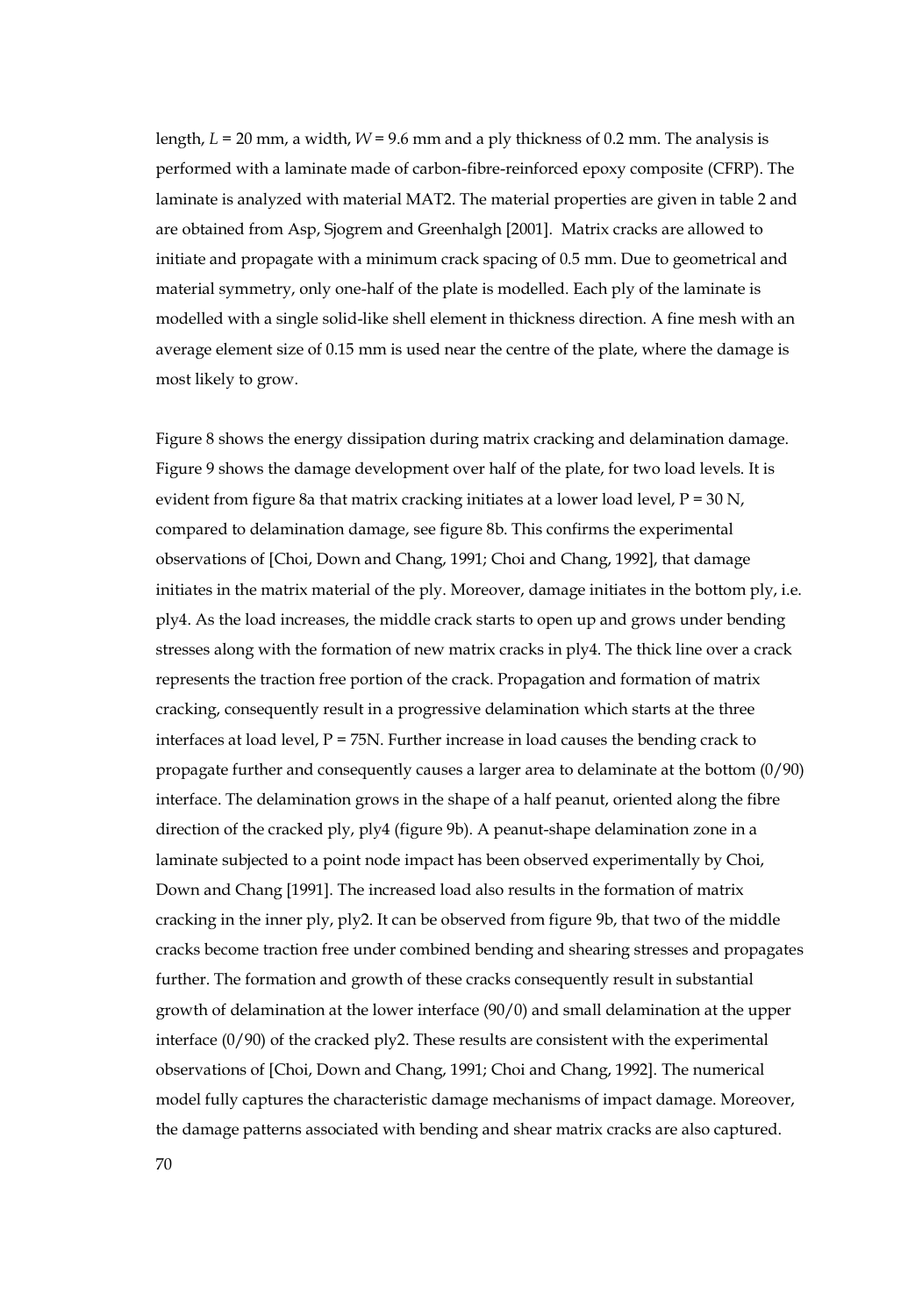

*Figure 9: Damage development at two different load steps in a four-ply laminated plate; (a) Load, P = 135 N, (b) Load, P = 259.2 N. Colour figures available at the HERON website.*

Another interesting feature of the damage development is the non-uniform distribution of matrix cracking within the plies. Since, the bottom ply4, has larger bending stresses and smaller shear stresses compared to the inner plies, matrix cracking is more concentrated towards the middle of the ply, figure 9. Whereas, for the case of the inner ply2, matrix cracking is more distributed and has more cracks near the edges of the plate, extended over the full width of the plate, figure 9b. This is due to high shear stresses at mid-depth of the plate. Accordingly, the delamination growth at the inner interfaces takes place under pure fracture mode II, with little or no contribution from fracture mode I. On the contrary, delamination growth at the lowermost interface takes place under mixed mode, see figure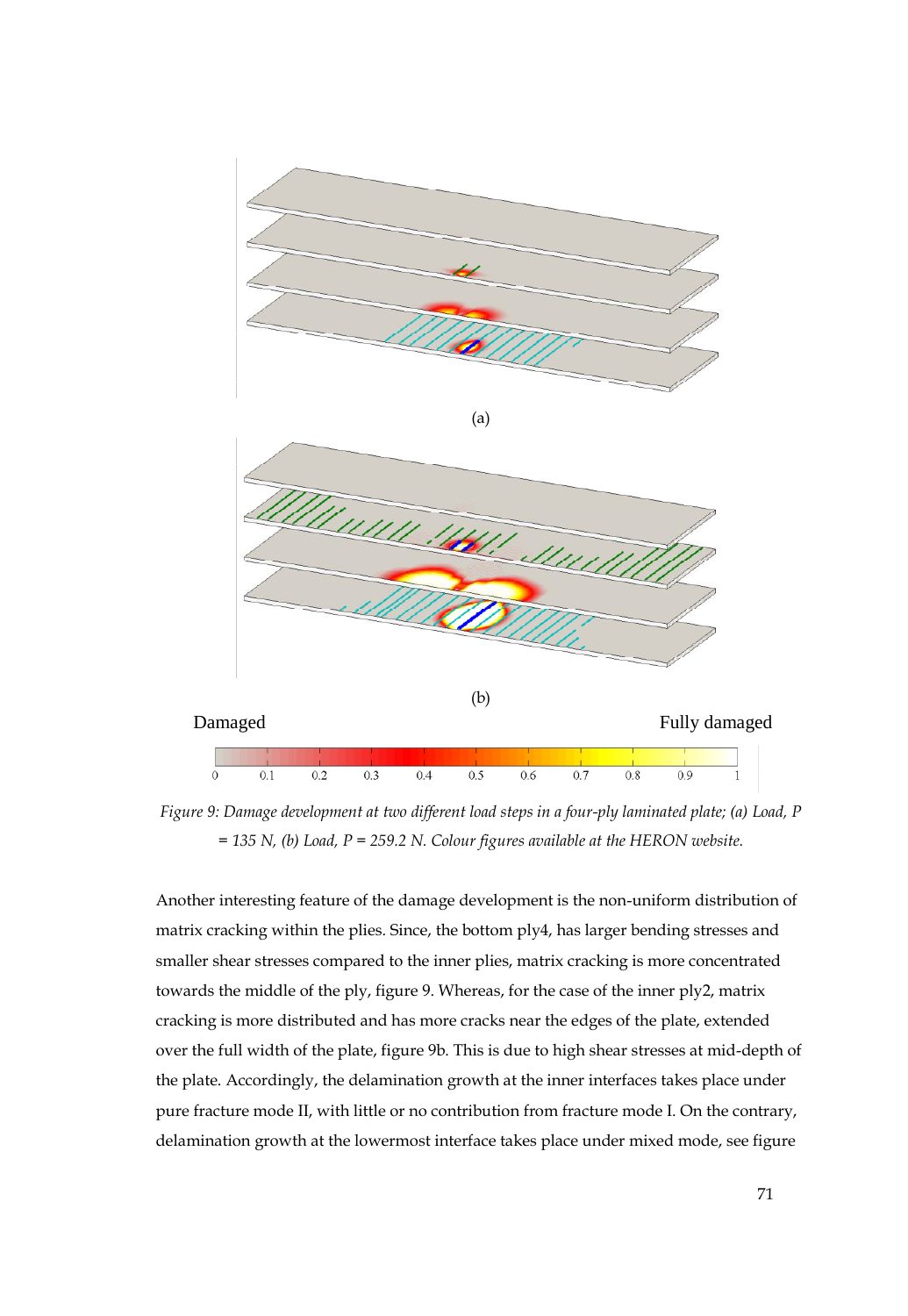

*Figure 10: Fracture mode ratio of delamination damage at different interfaces*

10. Moreover, delamination damage at the inner interface (90/0), not only has a larger cohesive zone compared to delamination at the outermost interface (figure 9) but the rate of delamination growth of the inner interface (90/0) is also higher than the delamination growth rate of the outermost interface (0/90), figure 8b.

### *3.3 Effect of fibre orientation*

In this example, the effect of fibre orientation of the connecting plies or stacking sequence, on the damage development in composite laminates, is investigated. To study the effect of stacking sequence, two un-symmetric, two-ply, square composite plates made of material MAT1 are analysed, see table 2. The material properties MAT1 are extracted from Yang and Cox [2005]. The geometry and boundary conditions of the laminated plate are given in figure 11a. The plate is clamped at all four sides and loaded quasi-statically in the middle. Due to the fact, that the discontinuous progressive failure model allows mesh-independent modelling of matrix cracking, the same finite element mesh is used for both analyses cases. Although geometrical symmetry exists for both stacking sequences, material symmetry is not present for the [0/75] laminate and the full plate needs to be modelled in the finite element analysis. The matrix cracking is allowed to initiate and propagate in the lower ply. A minimum crack spacing of 0.3mm is used for the current analyses.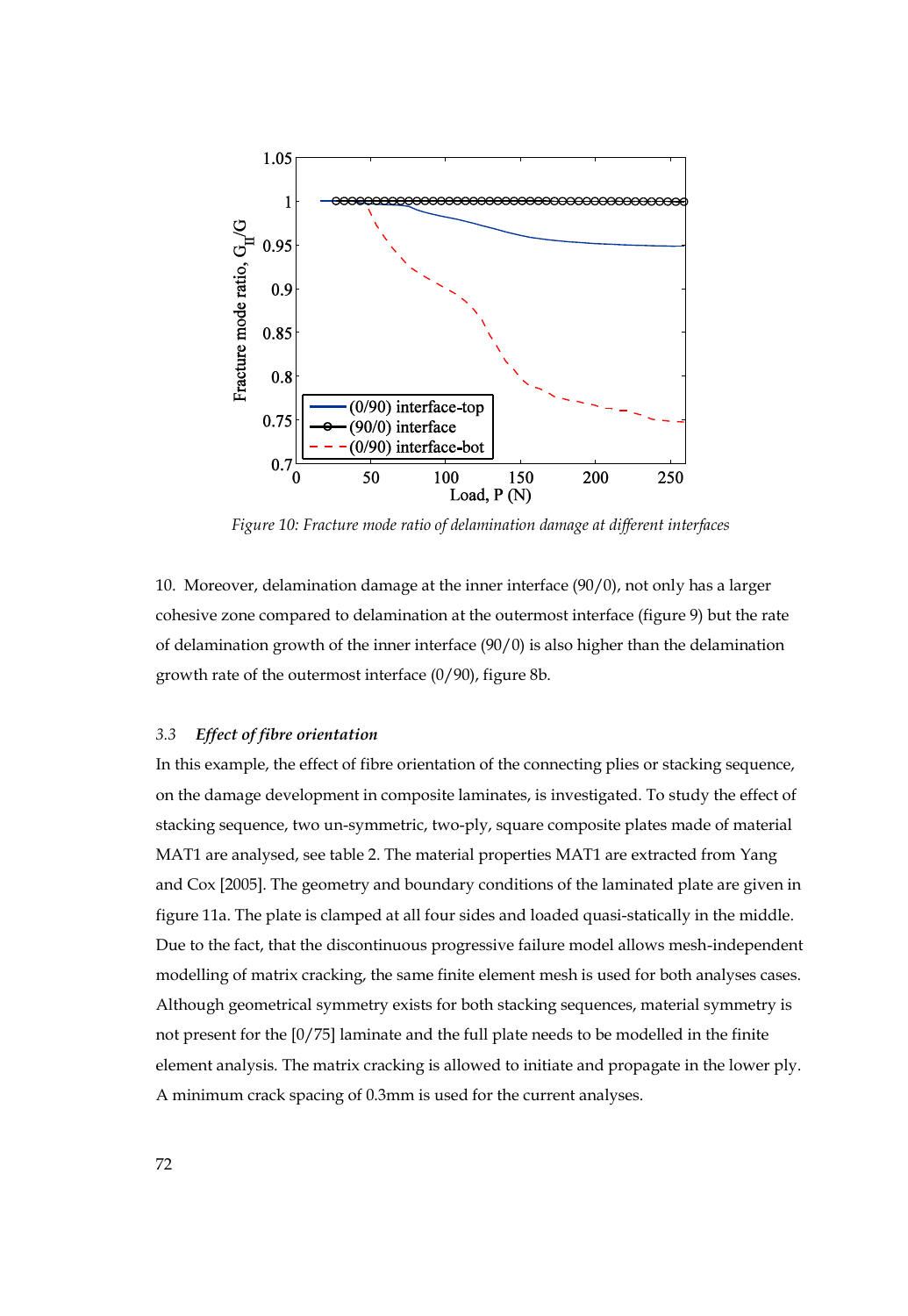

*Figure 11:Two-ply model geometry and analysis results; (a) Model geometry and boundary conditions, (b) Load-displacement curves*

Figure 12 shows the matrix cracking in the lower ply and interface delamination for both stacking sequences. A dashed thick line over middle cracks represents the traction free portion of the crack. It can be observed from the figure, that delamination damage grows in a peanut-shape, oriented along the fibre direction of the lower ply. The numerical results are consistent with the experimental observations of Liu [1988].

It can also be observed from figure 12, that the area of delamination for the [0/90] laminate is more extended compared to the  $[0/75]$  laminate. This is due to a mismatch of bending stiffness of the connecting plies to an interface, Liu [1988]. As the difference in fibre orientation of the connecting plies increases, the area of delamination also increases.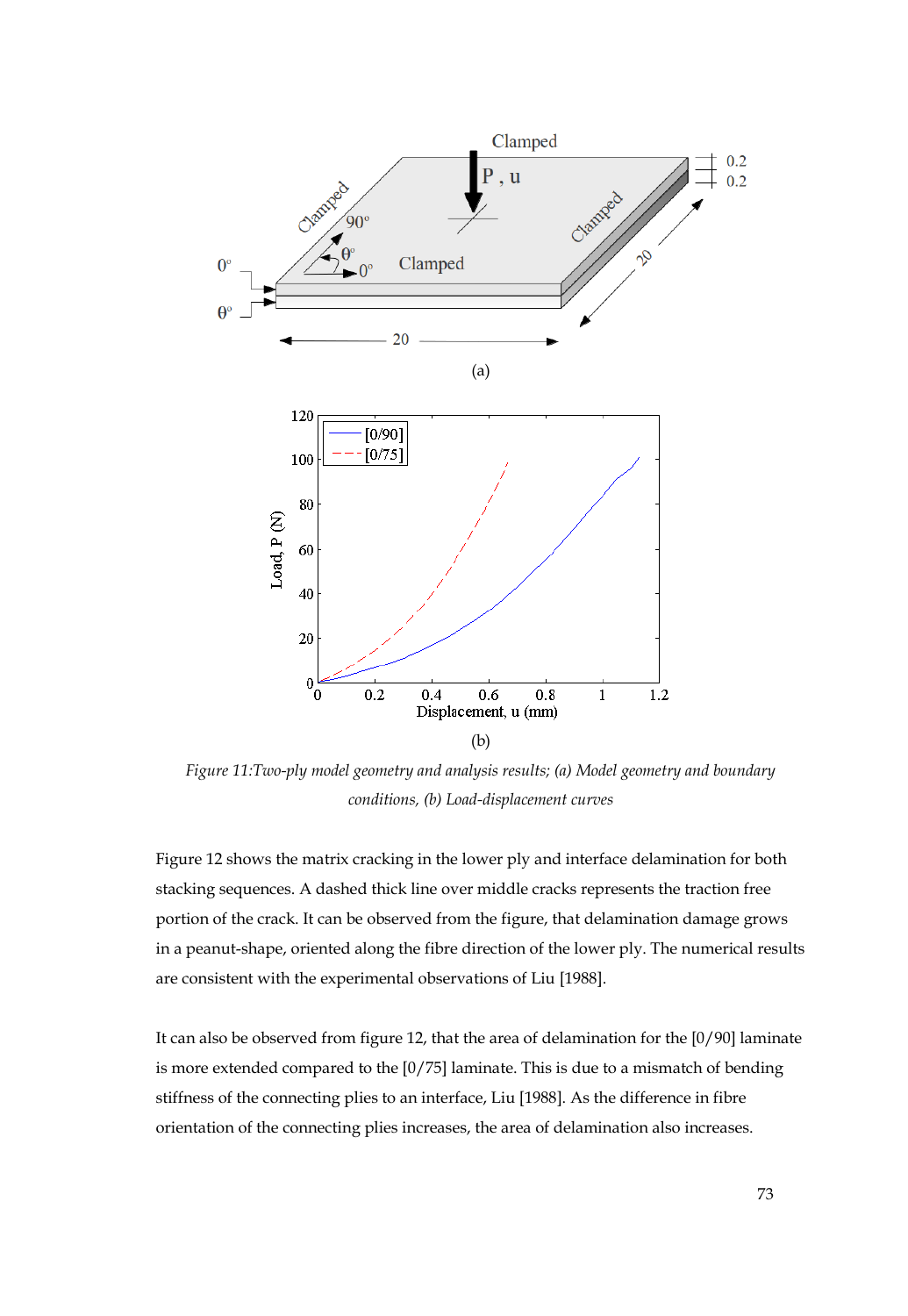

*Figure 12: Matrix cracking in the lower ply and delamination damage at the interface for (0/90) and (0/75) laminates - Load, P = 101 N; (a) [0/90] laminate, (b) [0/75] laminate. Colour figures available at the HERON website.*

Hence, a uni-directional laminate [0/0] will have no delamination compared to a cross-ply [0/90] laminate. However, it is noted, that the area of delamination also increases with the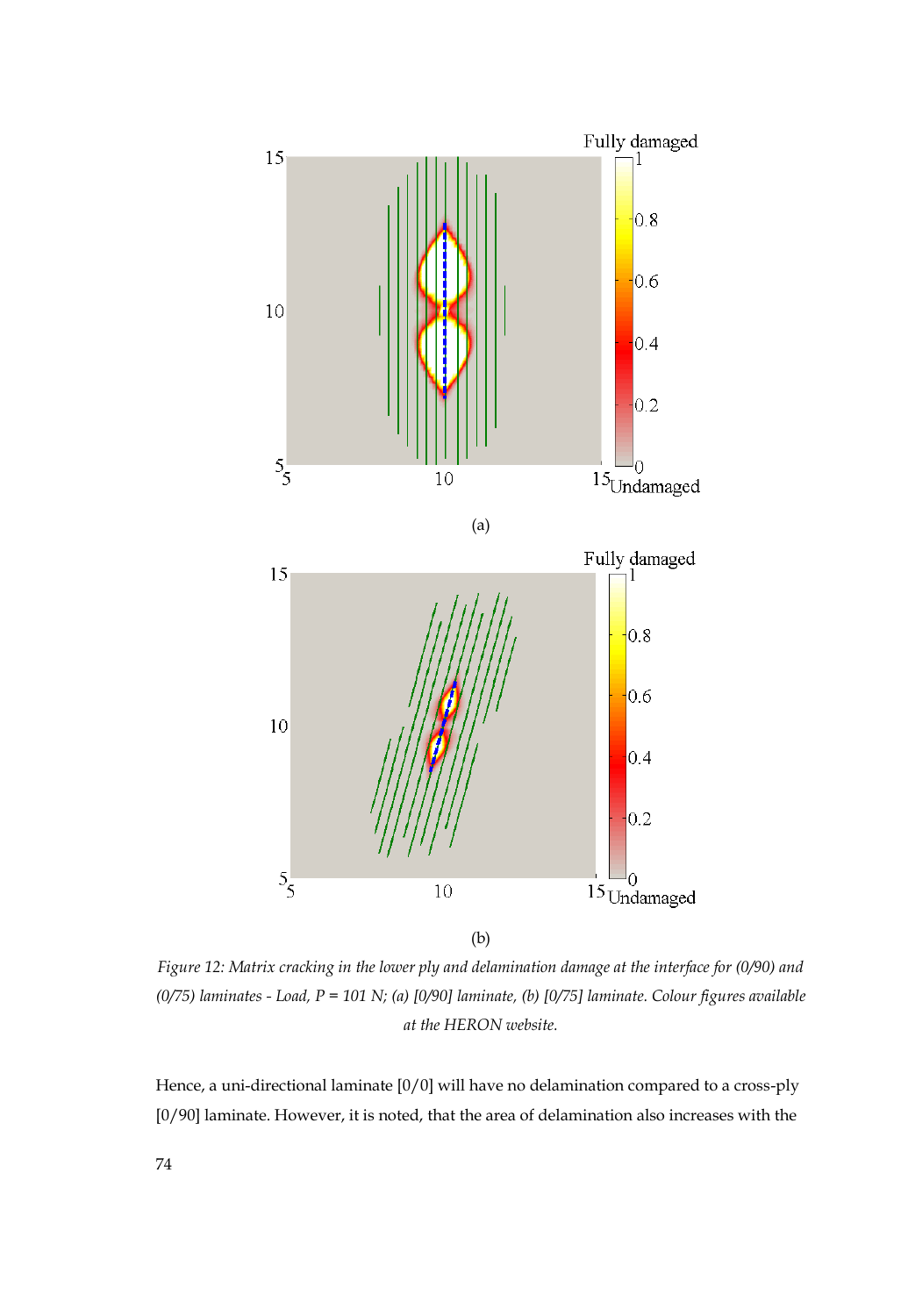

*Figure 13: Energy dissipation due to matrix cracking and delamination damage in a two-ply laminate with stacking sequence [0/90] and [0/75]; (a) Energy dissipation due to matrix cracking, (b) Energy dissipation due to delamination.*

increase in material an-isotropy, Ahmed and Sluys [2013]. Figures 13a and 13b compare the energy dissipation due to matrix cracking and delamination damage for the two stacking sequences. It is noted, that in the present model the damage is not a single parameter. Instead damage is classified based on different damage modes (e.g. matrix cracking and delamination). For this reason, comparison is made at similar damage level, for the two cases (i.e. [0/90] and [0/75]), for each damage mode individually. Load capacity at similar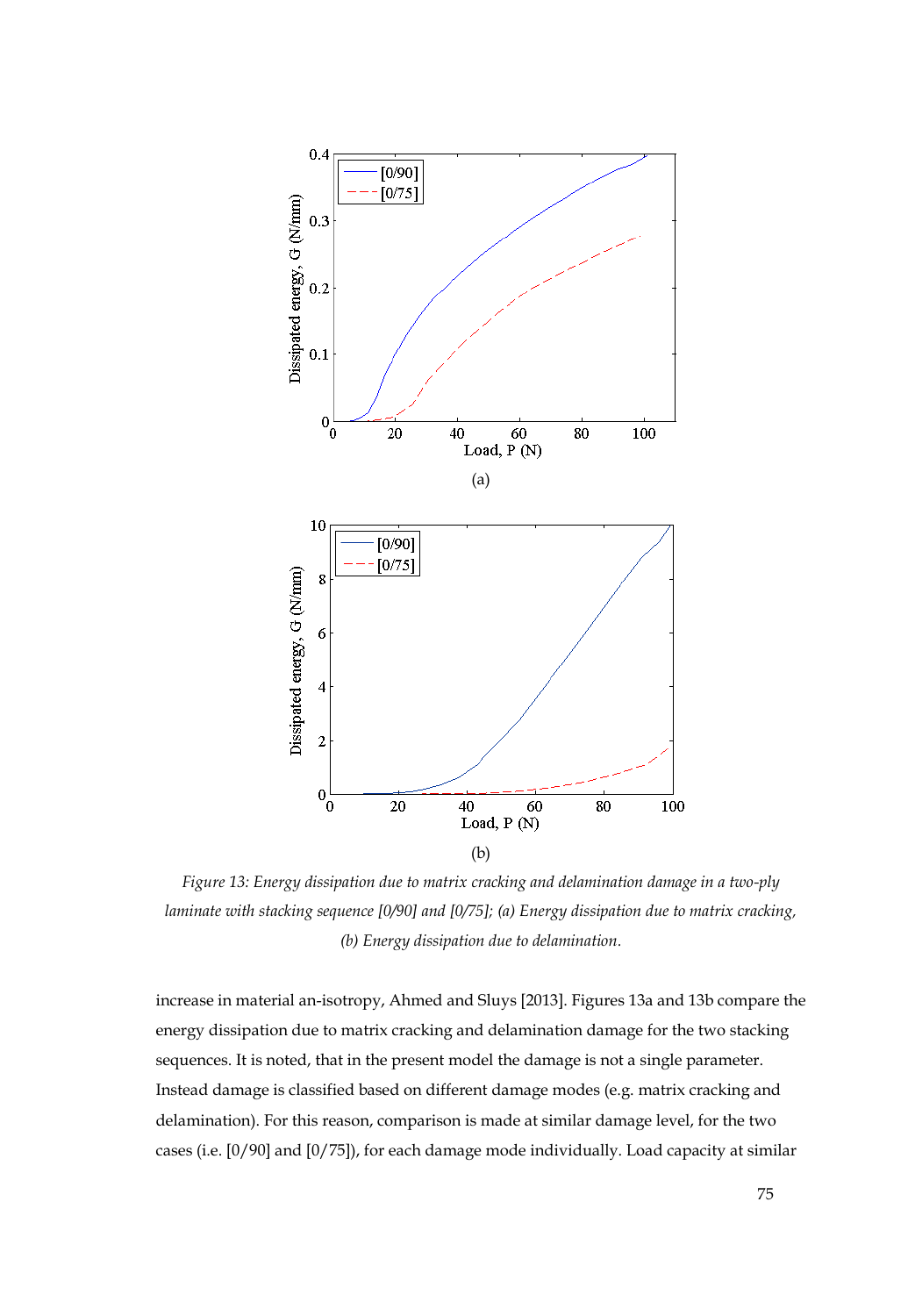matrix cracking is obtained from figure 13a. Similarly, load capacity at similar delamination damage is obtained from figure 13b. It is confirmed from these plots, that a cross-ply laminate dissipates more energy, both in matrix cracking and delamination damage, compared to a [0/75] laminate. As a result of this the [0/75] laminate shows a stiffer behavior and larger load carrying capacity compared to a cross-ply laminate, see figure 11b.

In contrast to delamination damage, matrix cracking appears to be less influenced by the stacking sequence, figure 13. Moreover, the number of matrix cracks, the area over which matrix cracking is smeared and the length of matrix cracks are not significantly different for both stacking sequences, see figure 12.

#### *3.4 Effect of splitting cracks*

Here, we explore the effect of matrix splitting on the response and fracture characteristics of laminated plates. A laminate subjected to out-of-plane loading may develop splitting cracks due to axial stresses in addition to distributed matrix cracking due to bending and/or shear stresses. A four-ply [0/90/0/90], un-symmetric laminate is analyzed. The model geometry and boundary conditions are the same as used in section 3.2. The material properties used for the analysis correspond to MAT1, see table 2. Two analysis cases are studied. In the first case, named model-A, matrix cracks are allowed to initiate and propagate in all four plies, i.e. bending and shear dominated matrix cracking in plies 2 and 4, and splitting cracks in plies 1 and 3. In the second analysis case, named model-B, the cracks are only allowed to initiate and propagate in plies 2 and 4, whereas no cracks are allowed to grow in plies 1 and 3.

Figure 14a compares the load-displacement curves of the two models. It can be observed, that the global responses of both models are the same. Figure 14b compares the energy dissipated during delamination damage at different interfaces for the two models. It can be observed, that the dissipated energy for all interfaces is almost the same for the two models.

Figure 15 compares the energy dissipated during matrix cracking and splitting, for the two models, in different plies. Firstly, it can be observed from figure 15a, that the energy dissipated by the splitting cracks is smaller than the energy dissipated during matrix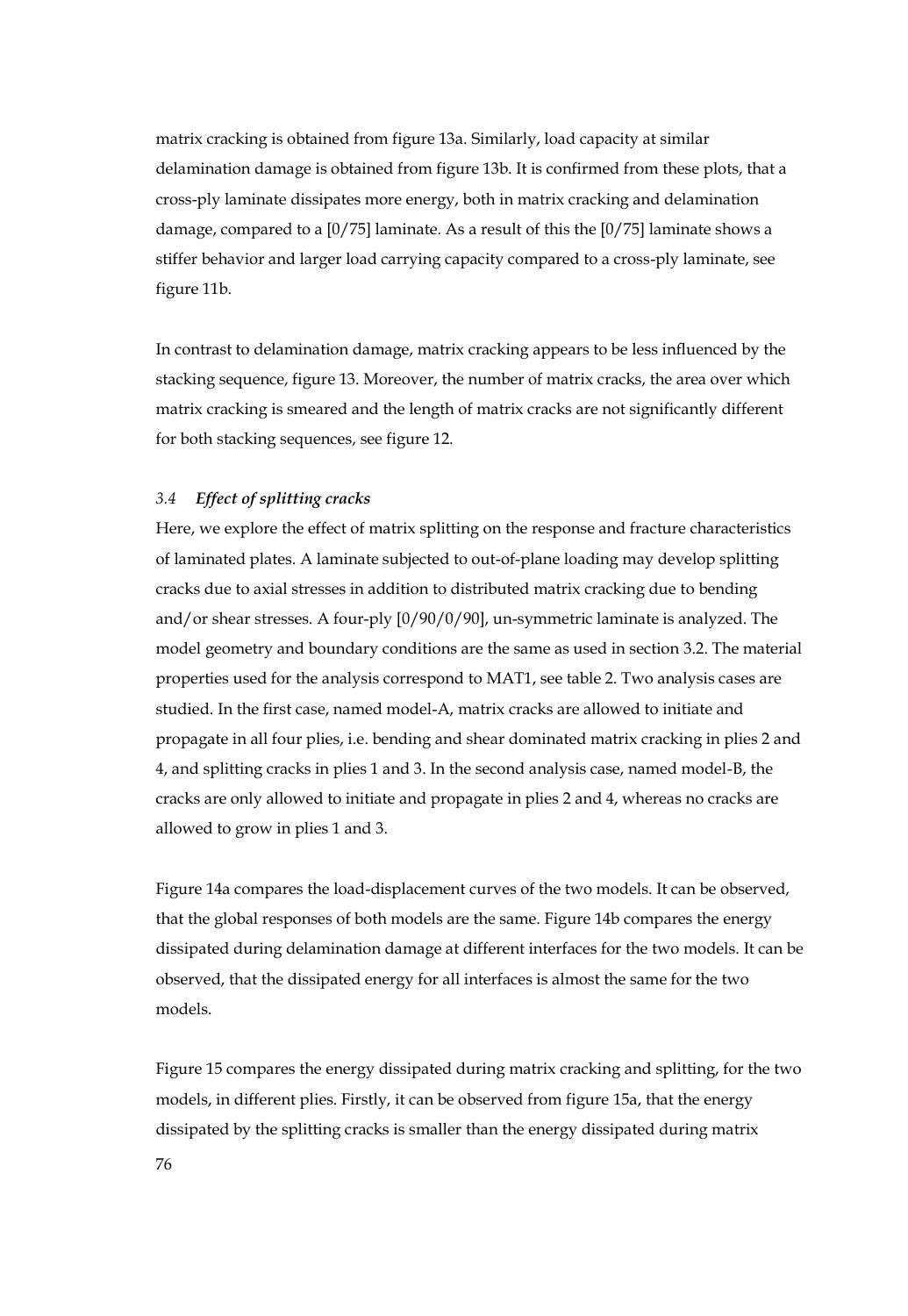cracking. This suggests that the assumption of ignoring matrix splitting in the rest of the examples of this paper is valid. However, this conclusion cannot be generalized, due to the fact that this depends upon the geometry of the laminate, the loading and boundary conditions and material properties. In general, the presence of splitting cracks, in addition to bending/shear cracks, may influence the laminate response and damage development. This will be further discussed hereafter.

Comparing the matrix cracking energy dissipation of the two models (figure 15), it can be observed that the presence of splitting cracks affects the energy dissipation due to bending/shear dominated matrix cracking, in plies 2 and 4. For the case of ply2, which is in compression, model-A shows less energy dissipation compared to model-B. Whereas, for the case of ply4, which is in tension, the energy dissipated in model-A is larger compared to model-B. Thus, it can be concluded that the presence of splitting cracks does affect the initiation and growth of bending/shear cracks. Moreover, since these cracks act as stress enhancers, which triggers delamination damage, inclusion or exclusion of splitting cracks, in numerical modelling of progressive failure in laminated composites under impact, may affect the damage development and the overall laminate response.

Figure 16 shows the delamination damage at the interfaces and matrix cracking of the connecting plies. It is evident from the figures, that the two models show almost similar delamination areas. Moreover, the number of matrix cracks and the area over which they are smeared out are approximately the same for both models.

#### *3.5 Effect of interface material properties*

In order to investigate the effect of interface material properties on damage mechanisms, a two-ply [0/90] laminated plate is analyzed. The geometry and boundary conditions of the plate a re the same as used in section 3.2. However, instead of four plies, the laminate analyzed in this section consists of two plies. The plate is analyzed with materials MAT1 and MAT2, see table 2. Note, that the material sets MAT1 and MAT2 are only slightly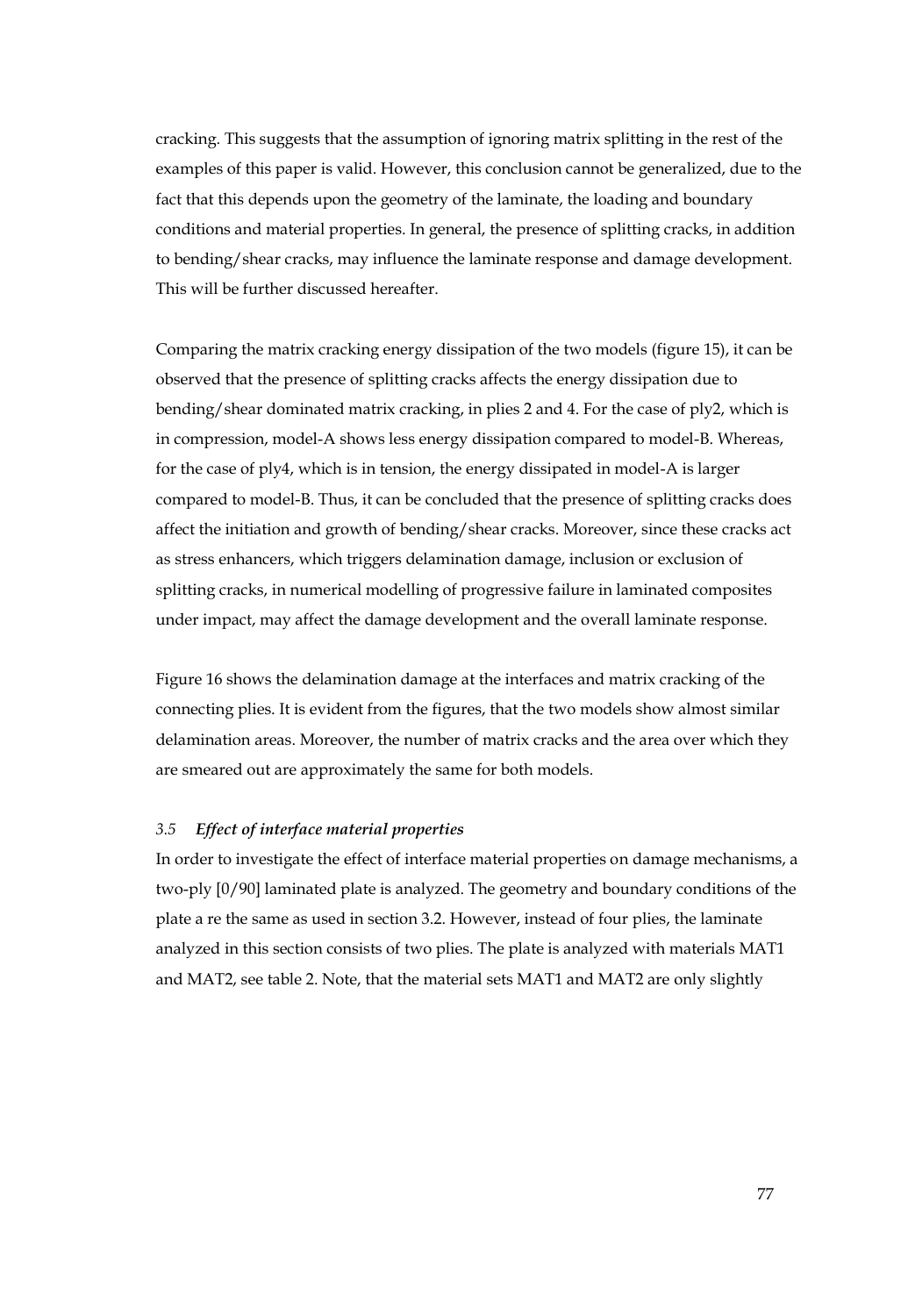

*Figure 14: Four-ply laminated plate analysis results; (a) Load-displacement curves, (b) Energy dissipation due to delamination*

different with respect to their bulk material properties, however, their interface material properties are significantly different from each other. The material set MAT1 has higher normal and weaker shear strengths compared to MAT2. This implies that MAT1 interfacial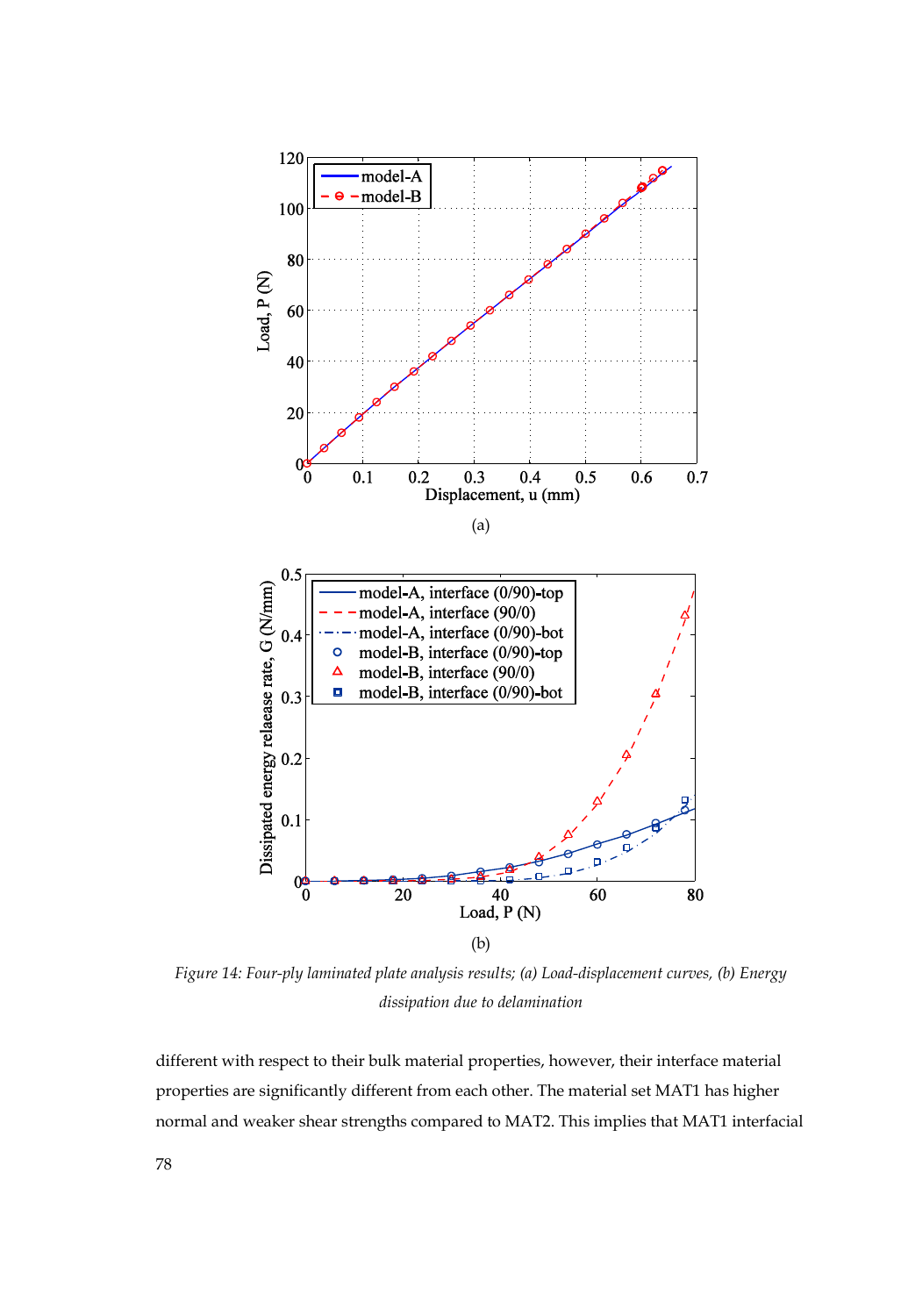

*Figure 15: Energy dissipation due to matrix cracking in different plies of four-ply laminated plate*

behaviour is more brittle in a normal opening mode and more ductile in a shear opening mode compared to MAT2. The analyses are performed with a minimum crack spacing of 0.5mm. The delamination damage at the interface and matrix cracking in the lower ply of the laminate are shown in figure 17, for both analysis cases, corresponding to different load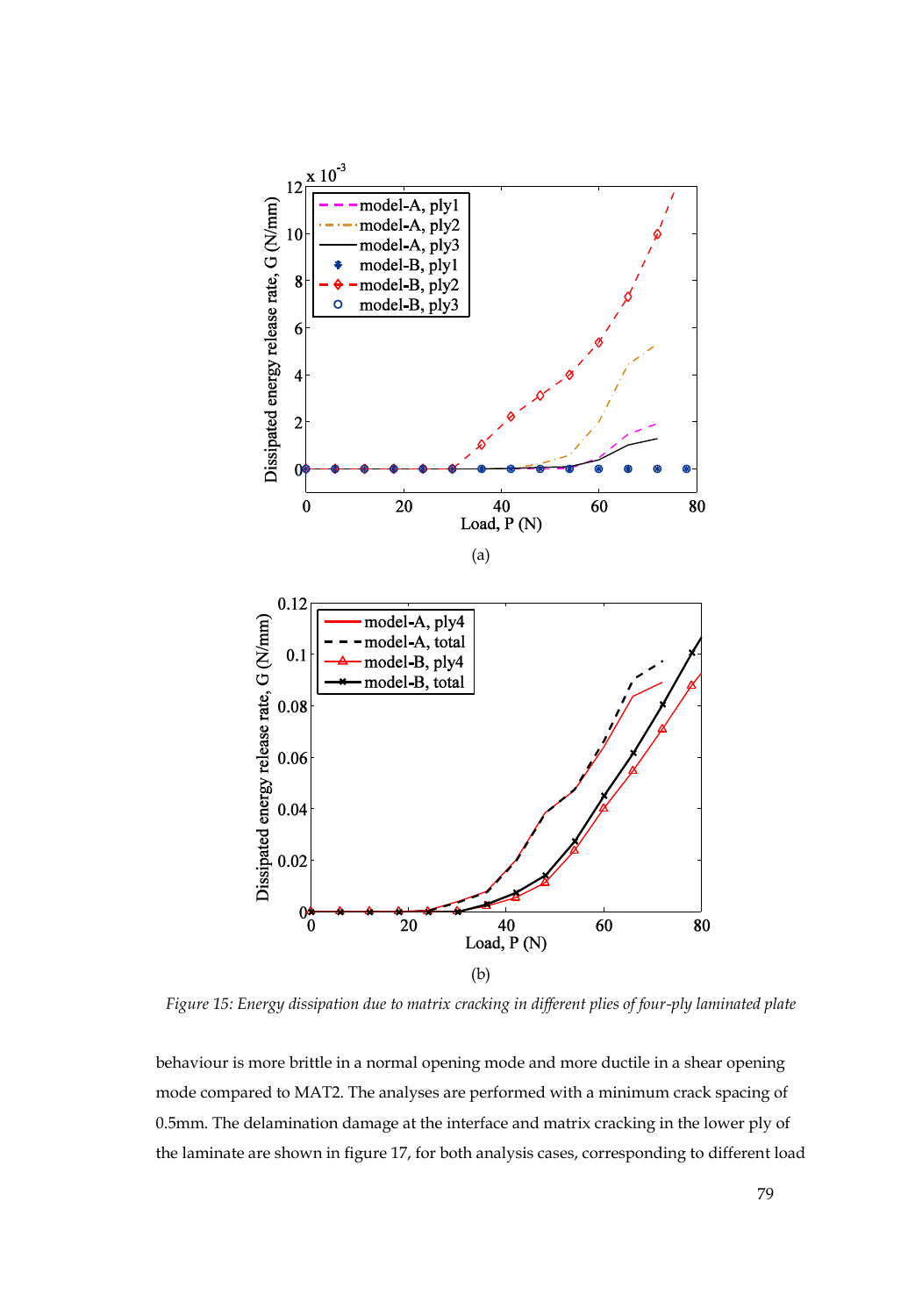

*Figure 16: Damage development at different interfaces of four-ply laminated plate at load, P = 100 N; Left: model-A, Right: model-B*

levels. It is observed, that the number of cohesive matrix cracks is higher for the case of MAT2 compared to MAT1. Moreover, most of the cohesive cracks for the case of MAT2, extended to the full width of the specimen and are smeared over a larger area along the length of the plate compared to MAT1. It can also be observed, that the length of a traction free crack is longer in MAT1 compared to MAT2. Accordingly, the length of the interaction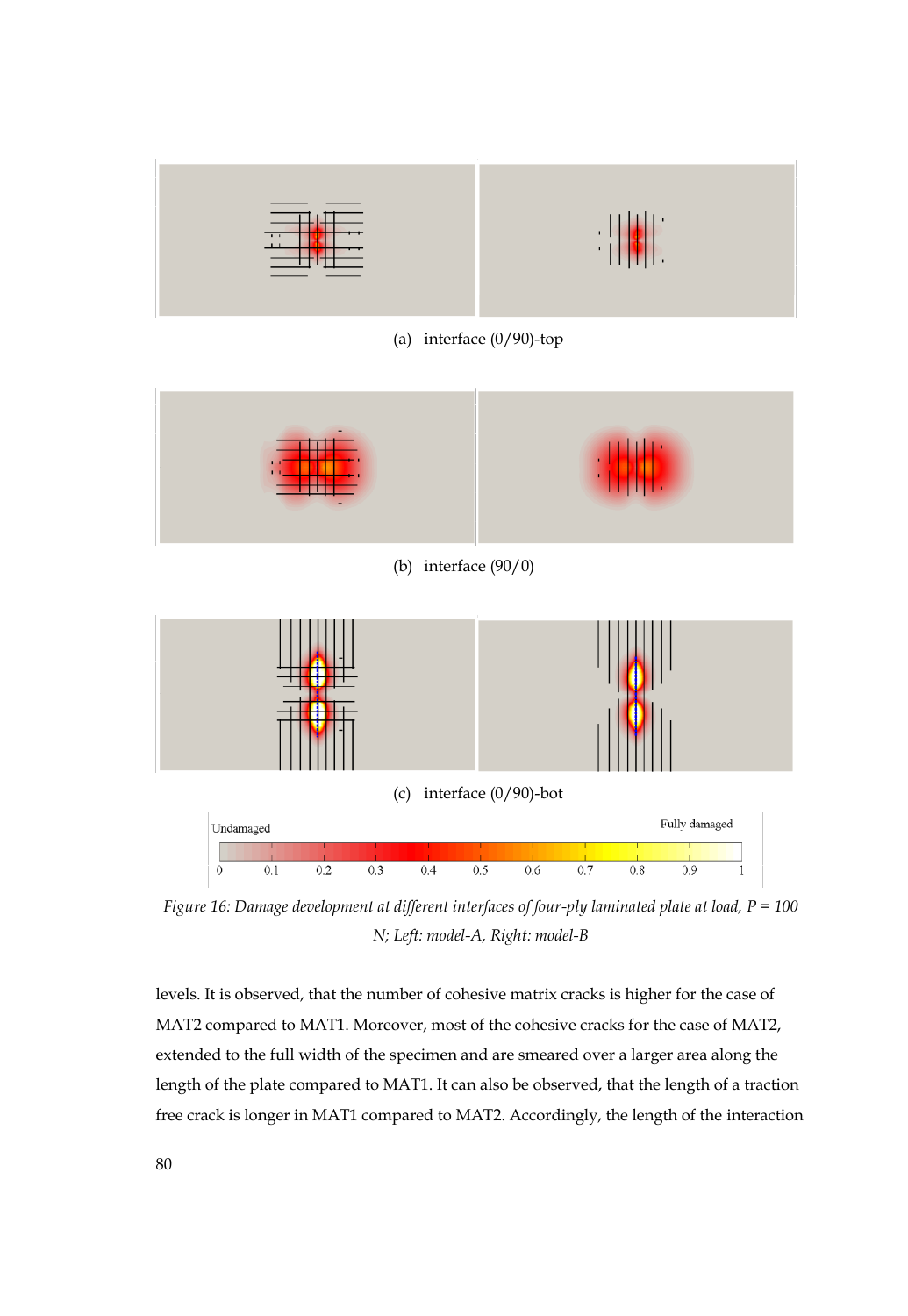

*Figure 17: Damage development in two-ply laminated plate at load levels P = 30.0, 48.0 and 73.0 N; Left: MAT1, Right: MAT2*

between the two damage mechanisms. Moreover, the width of the delaminated area is also larger in MAT1, while for the case of MAT2, the shape of the delaminated area is elongated.

Similar observations can be made from figure 18, in which MAT1 shows limited energy dissipation during matrix cracking and larger energy dissipation during delamination, compared to MAT2. Moreover, it can be observed, that for the case of MAT2, matrix cracking initiates at lower load level compared to MAT1. On the contrary, delamination damage initiates with a slight delay for MAT2 compared to MAT1. Difference in delamination area corresponding to a particular amount of matrix cracking can be obtained from figure 18. For example, at dissipated energy through matrix cracking of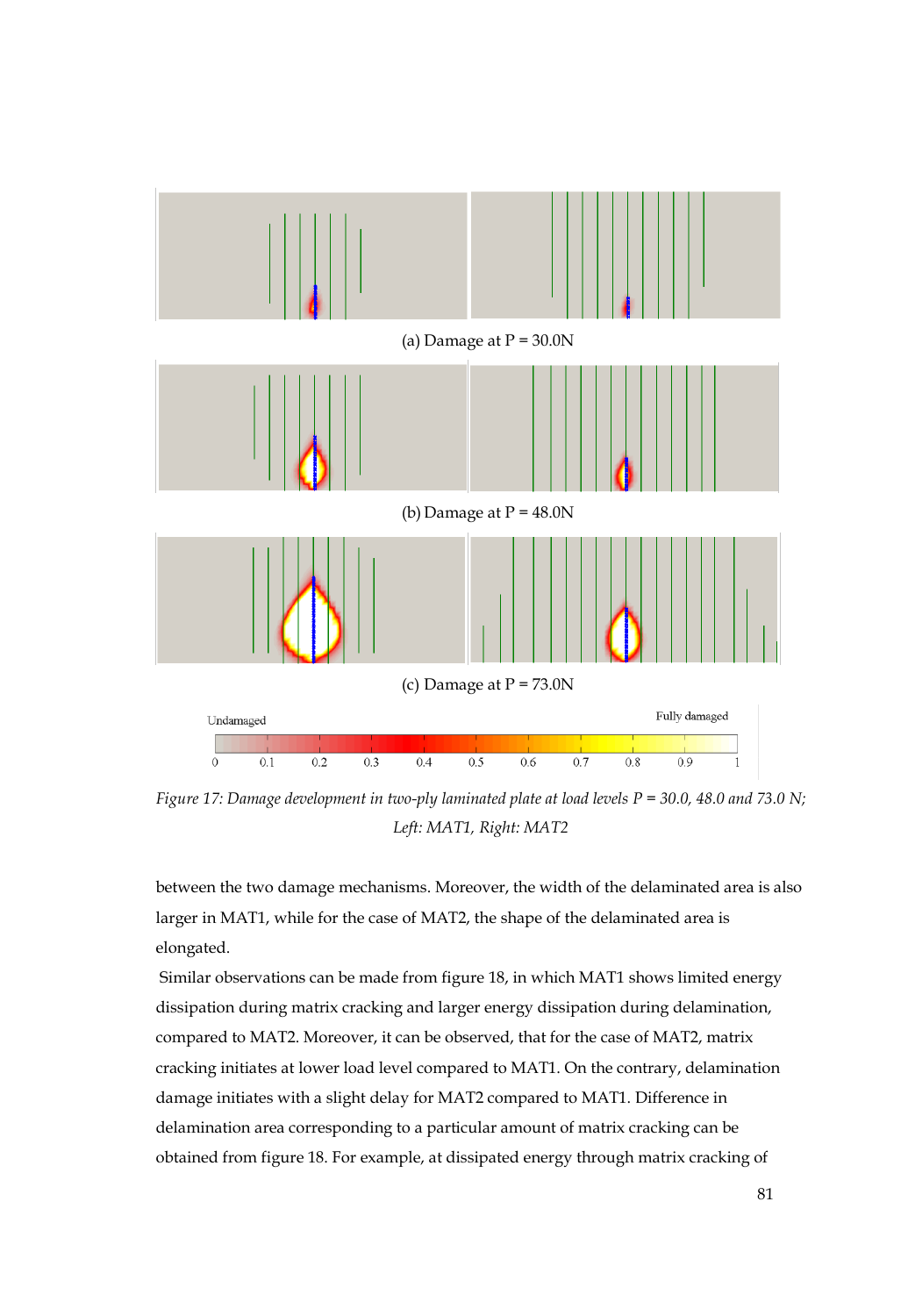

*Figure 18: Energy dissipation in a two-ply laminated plate with different material properties; (a) Delamination energy dissipation, (b) Matrix cracking energy dissipation*

0.2 N/mm, the load capacity, for the case of MAT1 and MAT2, is approximately 55 N and 30 N, respectively. The dissipated energy through delamination damage at the corresponding load levels is 0.7 N/mm and 0.05 N/mm, respectively. This result indicates, that at a particular matrix crack length, MAT1 experiences more delamination damage compared to MAT2.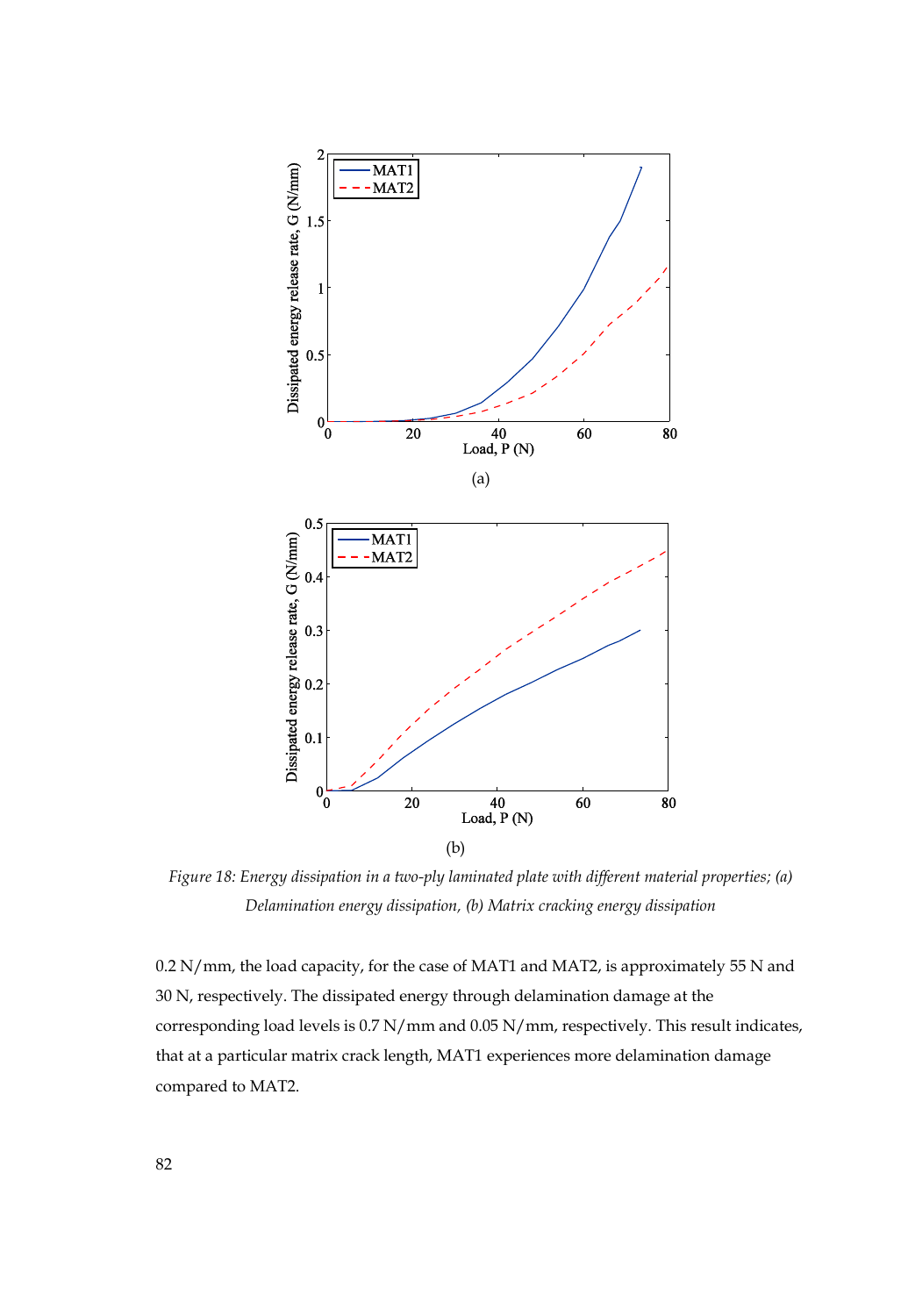It can be concluded from the above analyses, that two materials with almost similar bulk material properties but different interface material properties may show significantly different damage mechanisms which may affect the overall response of the laminate.

# **4 Conclusions**

A numerical study on damage development in composite laminated plates subjected to out-of-plane loading has been presented. The study helped in understanding the mechanics of damage development, the sequence of different damage mechanisms, the distribution of energy dissipation through different mechanisms and their mutual interaction in composite plates. Additionally, the effects of fibre orientation of the connecting plies, the interface material properties and the presence of splitting cracks on damage development and overall response of laminated composite plates have been studied. The discontinuous progressive failure model was able to simulate and capture the characteristic damage modes associated with bending and shear matrix cracking.

It is observed, that the first damage event in a composite laminated plate subjected to transverse load, is matrix cracking in the outermost ply, on the tension side under the loading point. As the matrix crack opens or becomes traction free it triggers delamination damage. Therefore, matrix cracks are one of the primary sources of the initiation of delamination damage. Moreover, the energy dissipated during matrix cracking is smaller than the energy dissipated during delamination.

The area of delamination at an interface depends upon the fibre orientation of the connecting plies. If the difference in fibre orientation of the connecting plies is large, the area of delamination will also be large. However, the same is not true for the amount of matrix cracking. The matrix cracking damage is only mildly affected by the stacking sequence compared to delamination damage. This suggests that the presence of matrix cracks is not the only cause of delamination, instead matrix cracking and fibre orientation of the connecting plies both determine the size of delaminated area at an interface.

Damage growth is also dependent upon the interface material properties. Laminates with similar bulk material properties but different interface material properties may show different damage mechanisms. Therefore, the interface properties also may influence the overall damage tolerance and strength of a laminate. Moreover, the presence of splitting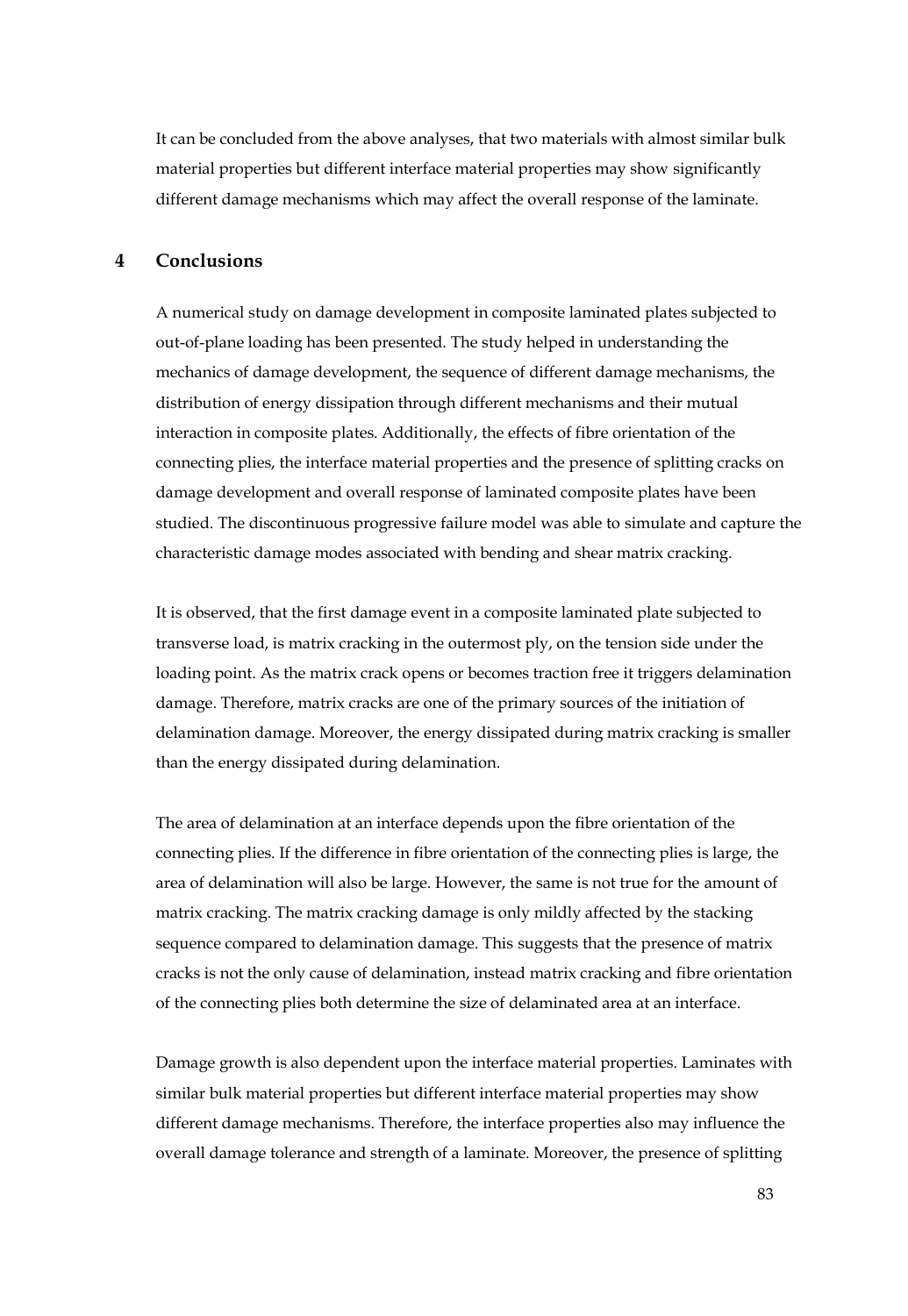cracks may also influence the energy dissipation mechanisms of a laminate. Therefore, for accurate predictions of laminate strength and damage tolerance, it is necessary to also include splitting cracks in numerical analyses.

#### *Acknowledgements*

Financial support from N-W.F.P University of Engineering & Technology Peshawar, Pakistan, under the HEC approved project titled ``Strengthening of existing earthquake engineering center'' and Delft University of Technology, the Netherlands is gratefully acknowledged.

#### **Literature**

- Ahmed, A. and L. J. Sluys (2013). A three-dimensional progressive failure model for laminated composite plates subjected to transverse loading. *Eng. Fract. Mech.* 114: 69-91
- Ahmed, A., F. P. van der Meer, and L. J. Sluys (2012). A geometrically nonlinear discontinuous solid-like shell element (DSLS) for thin shell structures. *Comput. Methods Appl. Mech. Engrg*. 201-204: 191–207.
- Allix, O. and P. Ladeveze (1992). Interlaminar interface modelling for the prediction of delamination. *Compos. Struct.* 22: 235–242.
- Asp, L. E., A. Sjogrem, and E. S. Greenhalgh (2001). Delamination growth and thresholds in a carbon/epoxy composite under fatigue loading. *J. Compos. Technol. Res.* 23: 55–68.

Bouvet, C., B. Castanie, M. Bizeul, and J. J. Barrau (2009). Low velocity impact modelling in

laminate composite panels with discrete interface elements. *Int. J. Solids Struct.* 46: 2809– 2821.

- Choi, H. Y. and F. Chang (1992). A model for predicting damage in graphite/epoxy laminated composites resulting from low velocity point impact. *J. Compos. Mater.* 26: 2134–2169.
- Choi, H. Y., R. J. Downs, and F. Chang (1991). A new approach toward understanding damage mechanisms and mechanics of laminated composite due to low velocity impact:part i – experiment. *J. Compos. Mater.* 25: 992–1011.
- Collombet, F., J. Bonni, and J. L. Lataillade (1996). A three dimensional modelling of low velocity impact damage in composite laminates. *Int. J. Numer. Methods Engng.* 39: 1491– 1516.